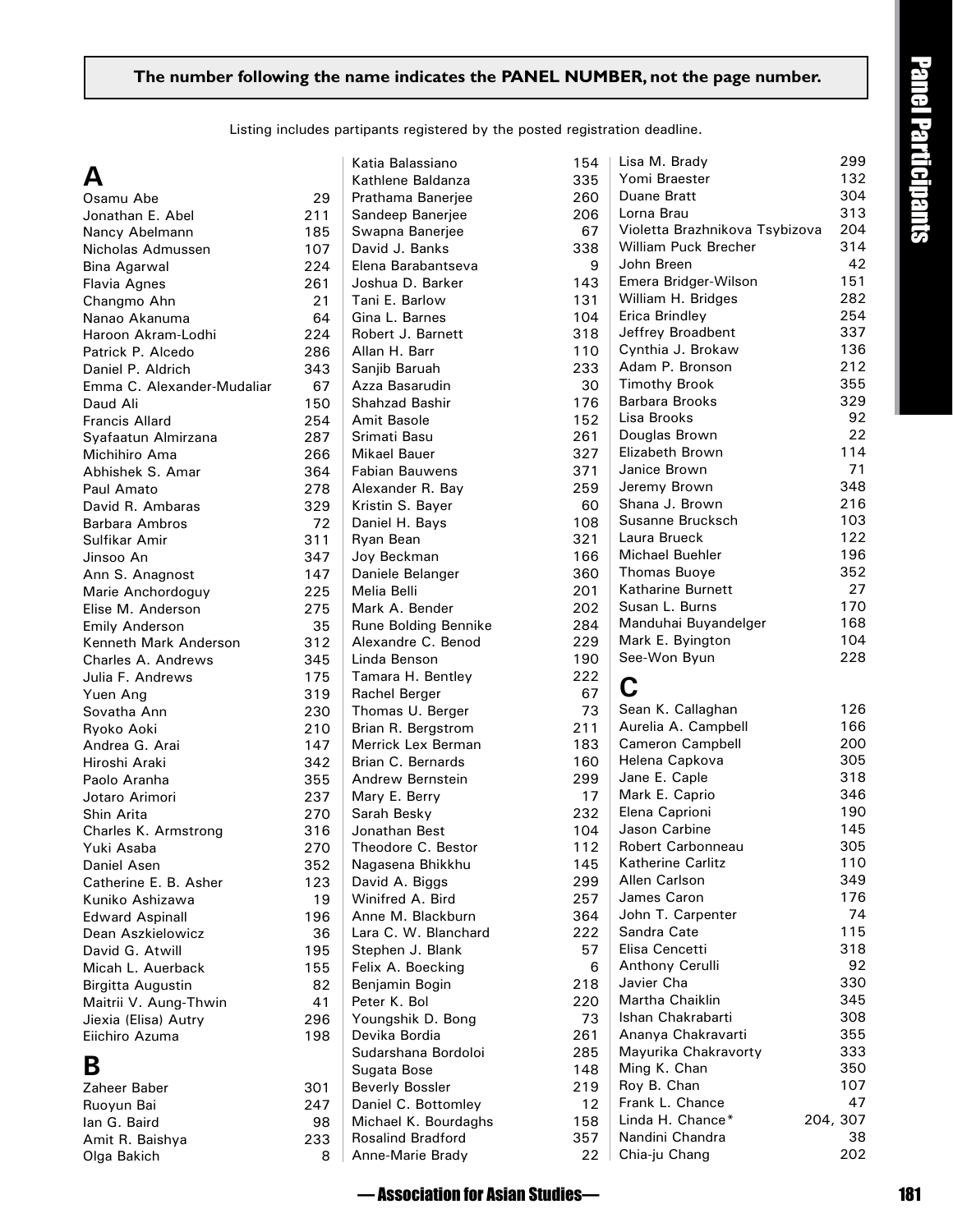| Jing Jing Chang          | 160            |
|--------------------------|----------------|
| Kang-I S. Chang          | 56             |
| Lung-chih Chang          | 253            |
| Paul Y. Chang            | 185            |
| Sung-sheng Yvonne Chang  | 231            |
| Ting-Ting Chang          | 275            |
|                          |                |
| Wen-Chin Chang           | 256            |
| Winifred Chang           | 31             |
| Wuei Yi Chang            | 56             |
| Sayaka Chatani           | 59             |
| Indrani Chatterjee       | 88             |
| Kumkum Chatterjee        | 39             |
| Vinayak Chaturvedi       | 260            |
| Timothy C. Cheek         | 294            |
| Chienyuan Chen           | 243            |
| Dandan Chen              | 324            |
| Huaiyu Chen              | 295            |
| Janet Y. Chen            | 274            |
|                          |                |
| Jianhua Chen             | 79             |
| Jing Chen                | 379            |
| Li Chen                  | 352            |
| Liana Chen               | 136            |
| Ling Chen                | 271            |
| Shih-Lun A. Chen         | 230            |
| Su Chen                  | 321            |
| Xi Chen                  | 379            |
| Xiaomei Chen             | 131            |
| Ya-Chen Chen             | 245            |
|                          | 24             |
| Zhihong Chen             |                |
| Zhongping Chen           | 61             |
| <b>Grace Cheng</b>       | 340            |
| Hsiao-wen Cheng          | 278            |
| Sealing L. Cheng         | 32             |
| Wen-chien Cheng          | 55             |
| Jung-hwan Cheon          | 184            |
| Evelyne Cherel-Riquier   | 372            |
| Leila Cherif-Chebbi      | 135            |
| Julie Chernov Hwang      | 366            |
| Haydon L. Cherry         | 93             |
| Sheena E. Chestnut       | 47             |
|                          |                |
| Chang-hui Chi            | 217            |
| Yeow Tong Chia           | $\overline{c}$ |
| Nora Chiang              | 380            |
| <b>Blaine Chiasson</b>   | 8              |
| Giacomo Chiozza          | 304            |
| Elana Chipman            | 217            |
| Pattaratorn Chirapravati | 50             |
| <b>Andrew Chittick</b>   | 330            |
| Suet Chiu                | 277            |
|                          | 332            |
| Heekyoung Cho            |                |
| Hwisang Cho              | 292            |
| Michelle Cho             | 75             |
| Youngmin Choe            | 347            |
| Ellie Y. Choi            | 48             |
| Jamyung Choi             | 238            |
| Kyeong-Hee Choi          | 113            |
| Susanne Choi             | 380            |
| Christine Chojnacki      | 96             |
| Ja lan Chong             | 356            |
| Jennifer M. Choo         | 65             |
|                          |                |
| Kukhee Choo              | 288            |
| Bill K. P. Chou          | 273            |
| Wen-Shing L. Chou        | 250            |
| Chipamong Chowdhury      | 255            |
| Khairul Chowdhury        | 339            |

|                    | Jing Jing Chang                         | 160            | Howard Y. Choy                        | 359            |
|--------------------|-----------------------------------------|----------------|---------------------------------------|----------------|
| Panel Participants | Kang-I S. Chang                         | 56             | Samantha M. R. Christiansen           | 97             |
|                    | Lung-chih Chang                         | 253            | Sakura Christmas                      | 290            |
|                    | Paul Y. Chang                           | 185            | Chin-Oh Chu                           | 346            |
|                    | Sung-sheng Yvonne Chang                 | 231            | Vincent Chua                          | $\overline{2}$ |
|                    | Ting-Ting Chang                         | 275            | Erin A. Chung                         | 371            |
|                    | Wen-Chin Chang                          | 256            | Haeng-ja Chung                        | 100            |
|                    | Winifred Chang                          | 31             | Jae Ho Chung                          | 228            |
|                    | Wuei Yi Chang                           | 56             | Yuehtsen Juliette Chung               | 24             |
|                    | Sayaka Chatani                          | 59             | Frank Cibulka                         | 301            |
|                    | Indrani Chatterjee                      | 88             | <b>Wlodzimierz Cieciura</b>           | 135            |
|                    | Kumkum Chatterjee                       | 39<br>260      | Jamie Coates<br>Parks M. Coble        | 181<br>280     |
|                    | Vinayak Chaturvedi                      | 294            | Jerome A. Cohen                       | 52             |
|                    | Timothy C. Cheek<br>Chienyuan Chen      | 243            | Craig B. Colbeck                      | 3              |
|                    | Dandan Chen                             | 324            | Elizabeth F. Collins                  | 169            |
|                    | Huaiyu Chen                             | 295            | Steven W. Collins                     | 369            |
|                    | Janet Y. Chen                           | 274            | lan Condry                            | 288            |
|                    | Jianhua Chen                            | 79             | <b>Xiaoping Cong</b>                  | 34             |
|                    | Jing Chen                               | 379            | Nicole Constable                      | 32             |
|                    | Li Chen                                 | 352            | Alexander C. Cook                     | 51             |
|                    | Liana Chen                              | 136            | Laura Coppens                         | 125            |
|                    | Ling Chen                               | 271            | Stephane B. Corcuff                   | 243            |
|                    | Shih-Lun A. Chen                        | 230            | Rachel S. Core                        | 172            |
|                    | Su Chen                                 | 321            | Pamela N. Corey                       | 262            |
|                    | Xi Chen                                 | 379            | <b>Candice Cornet</b>                 | 90             |
|                    | Xiaomei Chen                            | 131            | Nina Cornyetz                         | 282            |
|                    | Ya-Chen Chen                            | 245            | Ivan Costantino                       | 23             |
|                    | Zhihong Chen                            | 24             | Stephen Covell                        | 72             |
|                    | Zhongping Chen                          | 61             | <b>Charlotte Cowden</b>               | 197            |
|                    | Grace Cheng                             | 340            | Christopher Craig                     | 103            |
|                    | Hsiao-wen Cheng                         | 278            | Simon R. Creak                        | 41             |
|                    | Sealing L. Cheng                        | 32             | Millie Creighton                      | 371            |
|                    | Wen-chien Cheng                         | 55             | <b>Robert Cribb</b>                   | 36             |
|                    | Jung-hwan Cheon                         | 184            | Robert J. Culp                        | 24             |
|                    | Evelyne Cherel-Riquier                  | 372            | <b>Bruce Cumings</b>                  | 141            |
|                    | Leila Cherif-Chebbi                     | 135            | D                                     |                |
|                    | Julie Chernov Hwang<br>Haydon L. Cherry | 366<br>93      |                                       | 116            |
|                    | Sheena E. Chestnut                      | 47             | Anthony D'Costa<br>Charlotte D'Evelyn | 275            |
|                    | Chang-hui Chi                           | 217            | Vasudha Dalmia                        | 113            |
|                    | Yeow Tong Chia                          | $\overline{2}$ | Peter Damgaard                        | 307            |
|                    | Nora Chiang                             | 380            | Jason A. Danely                       | 266            |
|                    | <b>Blaine Chiasson</b>                  | 8              | Timothy P. Daniels                    | 178            |
|                    | Giacomo Chiozza                         | 304            | Nga Dao                               | 300            |
|                    | Elana Chipman                           | 217            | John W. Dardess                       | 297            |
|                    | Pattaratorn Chirapravati                | 50             | Yonten Dargye                         | 66             |
|                    | <b>Andrew Chittick</b>                  | 330            | Dadi Darmadi                          | 287            |
|                    | Suet Chiu                               | 277            | Rebakah L. Daro Minarchek             | 328            |
|                    | Heekyoung Cho                           | 332            | Kavita S. Datla                       | 205            |
|                    | Hwisang Cho                             | 292            | Jack Davey                            | 104            |
|                    | Michelle Cho                            | 75             | Ann Marie L. Davis                    | 3              |
|                    | Youngmin Choe                           | 347            | Bradley C. Davis                      | 335            |
|                    | Ellie Y. Choi                           | 48             | Erik W. Davis                         | 145            |
|                    | Jamyung Choi                            | 238            | Julie Nelson Davis                    | 370            |
|                    | Kyeong-Hee Choi                         | 113            | Lisa Kim Davis                        | 21             |
|                    | Susanne Choi                            | 380            | <b>Richard H. Davis</b>               | 123            |
|                    | Christine Chojnacki                     | 96             | Evan N. Dawley                        | 118            |
|                    | Ja lan Chong                            | 356            | Koen De Ceuster                       | 214            |
|                    | Jennifer M. Choo                        | 65             | Hilde De Weerdt                       | 272            |
|                    | Kukhee Choo<br>Bill K. P. Chou          | 288<br>273     | Karin Dean<br>Lawrence J. Deane       | 256<br>25      |
|                    | Wen-Shing L. Chou                       | 250            | Jean E. DeBernardi                    | 217            |
|                    | Chipamong Chowdhury                     | 255            | Karl Debreczeny                       | 281            |
|                    | Khairul Chowdhury                       | 339            | Yasuo Deguchi                         | 342            |
|                    |                                         |                |                                       |                |
| 182                |                                         |                | -2012 Annual Conference -             |                |
|                    |                                         |                |                                       |                |

| Alain Delissen                          | 214        |
|-----------------------------------------|------------|
| Brian J. DeMare                         | 26         |
| Marijo Demers                           | 378        |
| Wiebke Denecke                          | 291        |
| Yong Deng                               | 349        |
| <b>Greg DePies</b>                      | 126        |
| Marc des Jardins                        | 318        |
| Meghnad J. Desai                        | 148        |
| <b>Andrew DeWit</b>                     | 16         |
| Purnima Dhavan                          | 96         |
| Neil J. Diamant                         | 26         |
| <b>Hildegard Diemberger</b>             | 77         |
| Albert E. Dien                          | 221        |
| <b>Martin Dimitrov</b>                  | 319        |
| John P. DiMoia<br><b>Rachel DiNitto</b> | 226        |
|                                         | 344<br>128 |
| Eric G. Dinmore<br>Peter Ditmanson      | 27         |
| Romain Dittgen                          | 192        |
| Kevin M. Doak                           | 371        |
| <b>Arnaud Doglia</b>                    | 229        |
| Stephanie Hemelryk Donald               | 132        |
| Madeleine Yue Dong                      | 324        |
| Maureen H. Donovan                      | 345        |
| Rebecca E. Doran                        | 137        |
| Steven M. Drakeley                      | 119        |
| Fabian Drixler                          | 200        |
| Olga Dror                               | 69         |
| Yongtao Du                              | 164        |
| Prasenjit Duara                         | 94         |
| Alexis Dudden                           | 141        |
| Arthur Dudney                           | 308        |
| Christopher R. Duncan                   | 287        |
| Ryan Dunch                              | 321        |
| Ruth W. Dunnell                         | 138        |
| Paul E. Dunscomb                        | 174        |
| Matthew L. Duperon                      | 353        |
| Maura D. Dykstra                        | 244        |
|                                         |            |
|                                         |            |
| Leif-Eric Easley                        | 33         |
| Richard M. Eaton                        | 150        |
| Sarah B. Eaton                          | 271        |
| Patricia Ebrey                          | 330        |
| John Echeverri-Gent                     | 152        |
| Claire Edington                         | 93         |
| Louise Edwards                          | 323        |
| Penny Edwards                           | 230        |
| Ronald C. Egan                          | 167        |
| Renaud Egreteau                         | 256        |
| Maki Eguchi                             | 268<br>328 |
| Audrey Mouser Elegbede                  | 269        |
| Joanna K. Elfving-Hwang                 |            |
| Jamal J. Elias<br>Mei-Ling A. Ellerman  | 176<br>187 |
| Lucien Ellington                        | 258        |
| Benjamin Elman                          | 17         |
| Rebecca J. Elmhirst                     | 143        |
| Donald K. Emmerson                      | 179        |
| Robert Y. Eng                           | 13         |
| Stephen Epstein                         | 269        |
| Ceren Ergenc                            | 276        |
| Susan N. Erickson                       | 166        |
|                                         |            |
|                                         |            |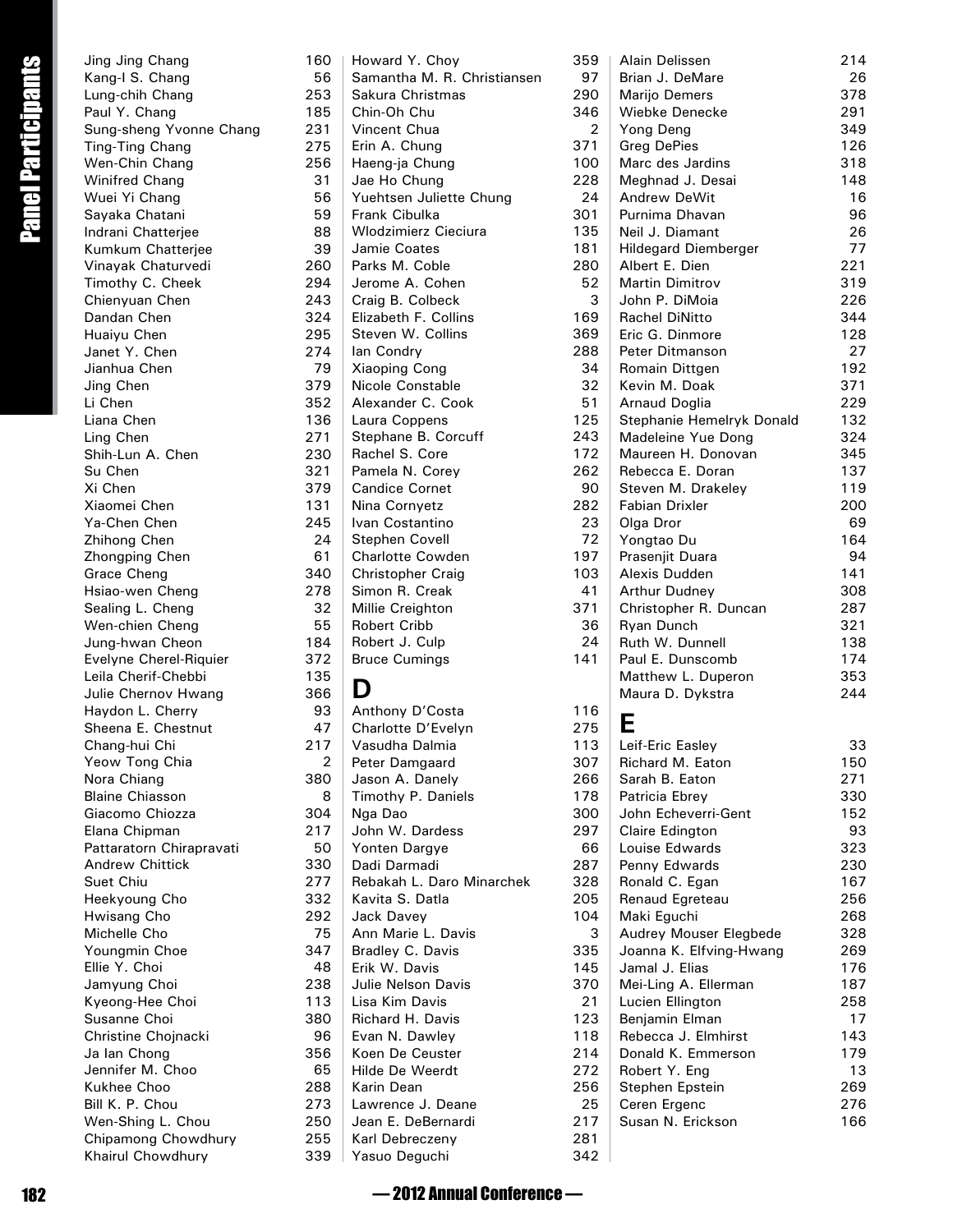#### **F**

| Michael Fabinyi            | 98  |
|----------------------------|-----|
| Michael Facius             | 103 |
| Cindy Fan                  | 380 |
| Fa-Ti Fan                  | 49  |
| Victor Fan                 | 134 |
| Omar Faruque               | 339 |
| Munis D. Faruqui           | 39  |
| Adrian C. Favell           | 344 |
| Gregory J. Fealy           | 366 |
| Howard M. Federspiel       | 153 |
| Sarah E. Fee               | 55  |
| Shelley Feldman            | 339 |
| Greg B. Felker             | 2   |
| Jin Feng                   | 189 |
| Xiaocai Feng               | 26  |
| Xuefeng Feng               | 231 |
| Joseph Fewsmith            | 276 |
| Norma M. Field             | 100 |
| Michael C. E. Finch        | 373 |
| Hilary V. Finchum-Sung     | 358 |
| Maura S. Finkelstein       | 152 |
| John R. Finlay             | 165 |
|                            | 329 |
| Christina Firpo            |     |
| <b>Harald Fischer-Tine</b> | 206 |
| Lisa Fischler              | 323 |
| John Fitzgerald            | 61  |
| Douglas L. Fix             | 253 |
| L. Gordon Flake            | 228 |
| W. Miles Fletcher          | 312 |
| Joshua A. Fogel            | 361 |
| Grace S. Fong              | 110 |
| Colm Fox                   | 154 |
| <b>Richard Fox</b>         | 287 |
| Chelsea Foxwell            | 149 |
| Matthew Fraleigh           | 239 |
| James D. Frankel           | 135 |
| John Frankl                | 269 |
| Karen Fraser               | 197 |
| Alisa Freedman             | 211 |
| Amy Freedman               | 302 |
| Carla Freeman              | 192 |
| Joshua L. Freeman          | 190 |
| Sandria B. Freitag         | 123 |
| Christopher J. Frey        | 305 |
| Peter Friederici           | 257 |
| Sara Friedman              | 143 |
| Martin Fromm               | 161 |
| Sabine Fruhstuck           | 170 |
| Yulia Frumer               | 361 |
| Hualing Fu                 | 52  |
| Jia-Chen Fu                | 274 |
| Arnika Fuhrmann            | 125 |
| Koki Fujii                 | 84  |
| Kayoko Fujita              | 199 |
| Takashi Fujitani           | 35  |
| Aya Fujiwara               | 198 |
| Edmund S. K. Fung          | 119 |
|                            |     |
| G                          |     |

| e                |     |
|------------------|-----|
|                  |     |
| ×<br>×<br>×<br>× |     |
|                  | . . |
|                  |     |

| Tatiana Gabroussenko | 130 |
|----------------------|-----|
| Anna M. Gade         | 30  |
| Arianne M. Gaetano   | 380 |
| Sue-Je L. Gage       | 242 |
|                      |     |

| Sheuo Hui Gan                  | 63         |
|--------------------------------|------------|
| Supriya Gandhi                 | 39         |
| Smita Gandotra                 | 234        |
| James Z. Gao                   | 26         |
| Yan Gao                        | 65         |
| Sheldon M. Garon               | 367        |
| <b>Frances Garrett</b>         | 163        |
| Adama Gaye                     | 192        |
| Paul K. Gellert                | 263<br>82  |
| Yan Geng<br>Kostka Genia       | 78         |
| Andrea Germer                  | 87         |
| Anne Gerritsen                 | 138        |
| <b>Christopher Gerteis</b>     | 102        |
| Lennert Gesterkamp             | 251        |
| Durba Ghosh                    | 310        |
| C. Patterson Giersch           | 249        |
| Julie Gilmour                  | 198        |
| Juli L. Gittinger              | 255        |
| Jonathan Glade                 | 266        |
| Swargajyoti Gohain             | 233        |
| Ann G. Gold                    | 151        |
| Kathryn E. Goldfarb            | 180        |
| Melvyn C. Goldstein            | 77         |
| Andrew Gordon                  | 183        |
| Tim Gorman                     | 300        |
| Christopher E. Goscha          | 236        |
| Ellen Gough                    | 68         |
| <b>Tim Graf</b>                | 72         |
| <b>Bettina Gransow</b>         | 187        |
| Sarah G. Grant                 | 300        |
| Rebecca R. Grapevine           | 205        |
| Frederik H. Green              | 134        |
| Gillian Greenough              | 114        |
| Anup Grewal<br>Tyran C. Grillo | 322<br>202 |
| Sue Gronewold                  | 258        |
| Alison M. Groppe               | 105        |
| Timothy A. Grose               | 190        |
| Walter E. Grunden              | 226        |
| Yi Gu                          | 262        |
| <b>Blai Guarne</b>             | 331        |
| <b>Gregory Gullette</b>        | 336        |
| Arjun Guneratne*               | 13,65      |
| Jue Guo                        | 83         |
| Weihe Guo                      | 25         |
| <b>Weiting Guo</b>             | 352        |
| Radhika Gupta                  | 234        |
| R. Kent Guy                    | 272        |
|                                |            |
| н                              |            |
| Chi Thuc Ha                    | 69         |
| Makiko Habazaki                | 326        |
| Tyrell C. Haberkorn            | 70         |
| Mary Alice Haddad              | 294        |
| Jeffrey Hadler                 | 262        |
| Michael A. Haedicke            | 328        |
| Walter N. Hakala               | 308        |
| Yoshinobu Hakutani             | 282        |
| Matthew A. Hale                | 147        |
| Derek Hall                     | 232        |

103 380<br>49

344 366 153

198 119

130<br>30

380 242

| Sheuo Hui Gan                          | 63          | Kikue Hamayotsu                          | 99         |                 |
|----------------------------------------|-------------|------------------------------------------|------------|-----------------|
| Supriya Gandhi                         | 39          | Nicholas Hamisevicz                      | 228        | anel Participan |
| Smita Gandotra                         | 234         | Megan E. Hamm                            | 10<br>27   |                 |
| James Z. Gao<br>Yan Gao                | 26<br>65    | Kenneth J. Hammond<br>Jieun Han          | 373        |                 |
| Sheldon M. Garon                       | 367         | Namhee Han                               | 142        |                 |
| <b>Frances Garrett</b>                 | 163         | Jeffrey E. Hanes                         | 42         |                 |
| Adama Gaye                             | 192         | Xing Hang                                | 6          |                 |
| Paul K. Gellert                        | 263         | Kristine Hanna                           | 183        |                 |
| Yan Geng                               | 82          | Ji Hao                                   | 204        |                 |
| Kostka Genia                           | 78          | Zhidong Hao                              | 350        | 5               |
| Andrea Germer                          | 87          | Masatoshi Harada                         | 45         |                 |
| Anne Gerritsen                         | 138         | John Harbeson                            | 192        |                 |
| <b>Christopher Gerteis</b>             | 102<br>251  | Patricia A. Hardwick<br>James P. Hare    | 178<br>68  |                 |
| Lennert Gesterkamp<br>Durba Ghosh      | 310         | Nicholas H. Harkness                     | 180        |                 |
| C. Patterson Giersch                   | 249         | <b>Erik Lind Harms</b>                   | 93         |                 |
| Julie Gilmour                          | 198         | Sana Haroon                              | 176        |                 |
| Juli L. Gittinger                      | 255         | Harry D. Harootunian                     | 267        |                 |
| Jonathan Glade                         | 266         | Alexandra Harrer                         | 28         |                 |
| Swargajyoti Gohain                     | 233         | Joseph Harris                            | 154        |                 |
| Ann G. Gold                            | 151         | Henrietta Harrison                       | 81         |                 |
| Kathryn E. Goldfarb                    | 180         | Mark Harrison                            | 87         |                 |
| Melvyn C. Goldstein                    | 77          | John C. Harriss                          | 207        |                 |
| Andrew Gordon<br>Tim Gorman            | 183<br>300  | Barbara T. Hartley<br>Yagi Haruo         | 22<br>139  |                 |
| Christopher E. Goscha                  | 236         | Akiko Hashimoto                          | 371        |                 |
| Ellen Gough                            | 68          | Sayaka Hashimoto                         | 41         |                 |
| <b>Tim Graf</b>                        | 72          | Reza Hasmath                             | 336        |                 |
| <b>Bettina Gransow</b>                 | 187         | Sally A. Hastings                        | 127        |                 |
| Sarah G. Grant                         | 300         | Maki Hatanaka                            | 232        |                 |
| Rebecca R. Grapevine                   | 205         | Tom Havens                               | 31         |                 |
| Frederik H. Green                      | 134         | <b>William Haver</b>                     | 267        |                 |
| Gillian Greenough                      | 114         | John S. Hawley                           | 68         |                 |
| Anup Grewal<br>Tyran C. Grillo         | 322<br>202  | Anindo Hazra<br>Xiang He                 | 11<br>133  |                 |
| Sue Gronewold                          | 258         | Yuming He                                | 194        |                 |
| Alison M. Groppe                       | 105         | Jenine L. Heaton                         | 58         |                 |
| Timothy A. Grose                       | 190         | John E. Heavens                          | 321        |                 |
| Walter E. Grunden                      | 226         | Robert W. Hefner                         | 366        |                 |
| Yi Gu                                  | 262         | Robert E. Hegel                          | 110        |                 |
| <b>Blai Guarne</b>                     | 331         | <b>Steven Heine</b>                      | 109        |                 |
| <b>Gregory Gullette</b>                | 336         | Judith A. N. Henchy                      | 14         |                 |
| Arjun Guneratne*<br>Jue Guo            | 13,65<br>83 | Susan Henders<br>Mark G. Henderson       | 11<br>248  |                 |
| Weihe Guo                              | 25          | <b>Isabelle Henrion-Dourcy</b>           | 318        |                 |
| <b>Weiting Guo</b>                     | 352         | Eric Henry                               | 22         |                 |
| Radhika Gupta                          | 234         | Patricia B. Henry                        | 14         |                 |
| R. Kent Guy                            | 272         | Todd A. Henry                            | 214        |                 |
|                                        |             | Ronald J. Herring                        | 285        |                 |
| н                                      |             | Gail Hershatter                          | 224        |                 |
| Chi Thuc Ha                            | 69          | Christopher Heurlin                      | 379        |                 |
| Makiko Habazaki<br>Tyrell C. Haberkorn | 326<br>70   | Allen D. Hicken                          | 196<br>265 |                 |
| Mary Alice Haddad                      | 294         | Toshihiro Higuchi<br>Christopher V. Hill | 97         |                 |
| Jeffrey Hadler                         | 262         | Christopher L. Hill                      | 332        |                 |
| Michael A. Haedicke                    | 328         | Emily M. Hill                            | 80         |                 |
| Walter N. Hakala                       | 308         | Michael G. Hill                          | 188        |                 |
| Yoshinobu Hakutani                     | 282         | Margaret Hillenbrand                     | 105        |                 |
| Matthew A. Hale                        | 147         | Naseem Hines                             | 177        |                 |
| Derek Hall                             | 232         | Nagatomi Hirayama                        | 246        |                 |
| Rebecca S. Hall                        | 201         | Chiew S. Ho                              | 273        |                 |
| Todd H. Hall<br>Stephen R. Halsey      | 356<br>272  | Denise Y. Ho<br>Lawrence Ka-ki Ho        | 296<br>350 |                 |
| Tamami Hamada                          | 298         | Selina Ho                                | 356        |                 |
|                                        |             |                                          |            |                 |
| -Sssociation for Asian Studies         |             |                                          |            | 183             |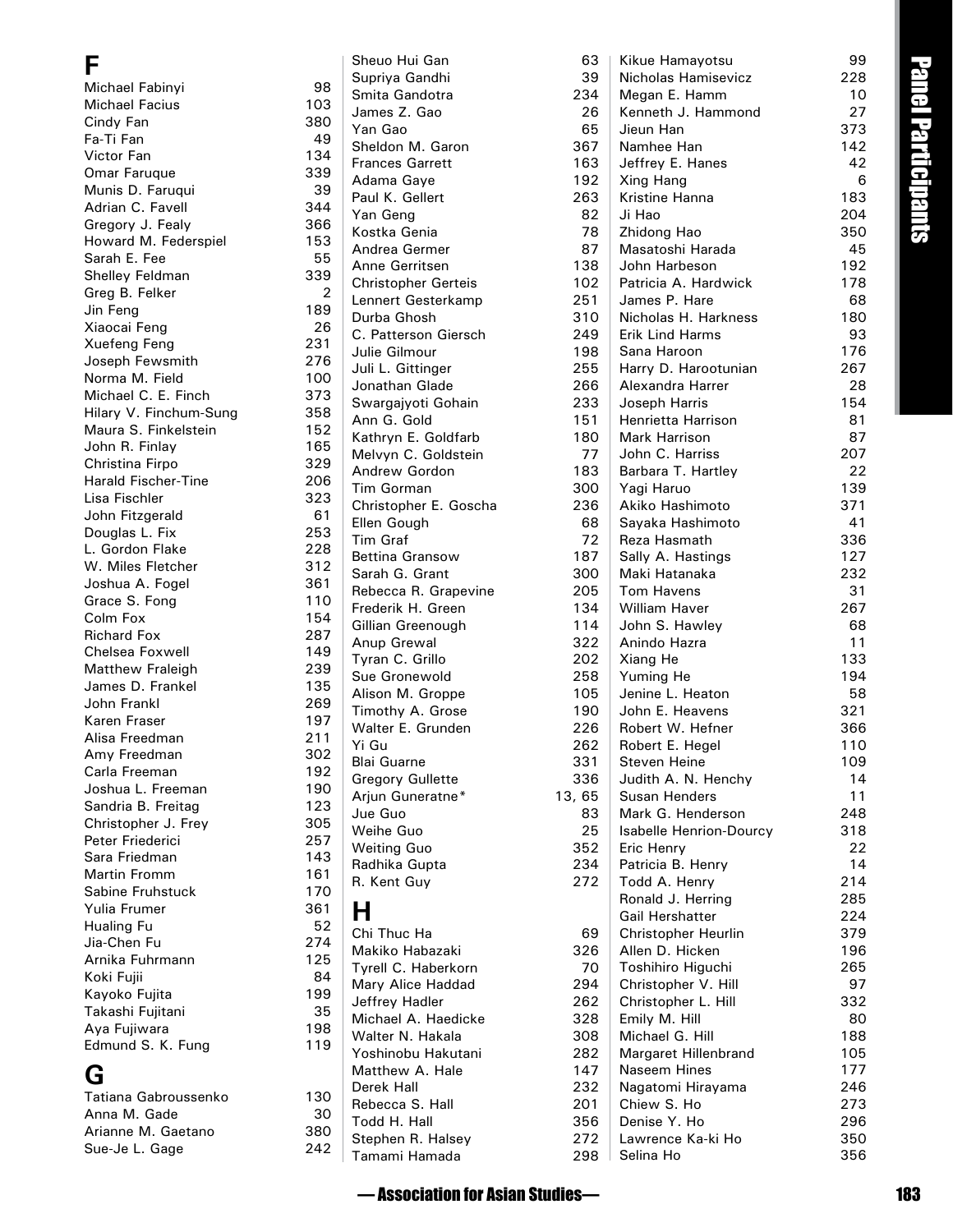|                    | Simon Ho                                | 273        | J                                 |                                |
|--------------------|-----------------------------------------|------------|-----------------------------------|--------------------------------|
| Panel Participants | Kathy Hochstetler                       | 349        | Tamara Jacka                      | $\overline{2}$                 |
|                    | Michel Hockx                            | 188        | Justin M. Jacobs                  | 1 <sup>1</sup>                 |
|                    | <b>Brian Hoffert</b>                    | 353        | Richard M. Jaffe                  |                                |
|                    | Dieter Hollander                        | 158        | Justyna Jaguscik                  | 3                              |
|                    | John C. Holt                            | 145        | Purnendra Jain                    | 1                              |
|                    | Barbara G. Holthus                      | 64         | Hafeez Jamali                     |                                |
|                    | Tze Ki Hon                              | 24         | Chinnaiah Jangam                  | $\mathbf{1}$                   |
|                    | <b>Christine Hong</b><br>George Z. Hong | 334<br>220 | Jennifer Jarman                   | 3                              |
|                    | Ji Yeon Hong                            | 317        | Leigh K. Jenco                    | $\overline{2}$                 |
|                    | Sun-ha Hong                             | 269        | Rob Jenkins                       | $\overline{a}$                 |
|                    | Yuphaphann Hoonchamlong                 | 341        | Rebecca S. Jennison               | $\mathbf{1}$                   |
|                    | G. Victor Hori                          | 109        | Ho Tae Jeon                       | 3                              |
|                    | Xiaojia Hou                             | 26         | AeRan Jeong                       | $\mathbf{1}$                   |
|                    | David L. Howell                         | 94         | Hyung-Gon Jeong                   | $\mathbf{1}$                   |
|                    | Ronnie P. Hsia                          | 355        | Kelly Y. Jeong                    | 3                              |
|                    | Hansun Hsiung                           | 240        | Ge Jian                           | $\overline{2}$                 |
|                    | Ping-Chun Hsiung                        | 331        | Jin Jiang                         | 3<br>3                         |
|                    | Carolyn L. Hsu                          | 336        | Alice Ming Wai Jim<br>Jun Jin     | 3                              |
|                    | Jennifer Hsu                            | 336        | Kiyoshi Jinno                     | $\overline{2}$                 |
|                    | Fang Yu Hu                              | 305        | Ji-Yeon O. Jo                     | $\mathbf{1}$                   |
|                    | Evelyn Hu-DeHart                        | 61         | Andrew A. Johnson                 | 3                              |
|                    | Alexander Huang                         | 105        | Mark Johnson                      |                                |
|                    | Belinda Huang                           | 61         | William Johnston                  | 2                              |
|                    | C. J. Huang                             | 290        | Alison Denton Jones               | $\overline{2}$                 |
|                    | Martin W. Huang                         | 110<br>251 | Jason C. Jones                    | $\mathbf{1}$                   |
|                    | Shih-Shan S. Huang<br>Xin Huang         | 325        | Mark A. Jones                     | $\overline{2}$                 |
|                    | Xuelei Huang                            | 195        | Sidney R. Jones                   | 3                              |
|                    | Ying Ling Huang                         | 149        | Agnieszka Joniak-Luthi            | $\overline{a}$                 |
|                    | Christopher W. Hughes                   | 264        | Hjorleifur Jonsson                |                                |
|                    | <b>Ted Hughes</b>                       | 159        | Fumiko Joo                        | 3                              |
|                    | David Hull                              | 133        | Hee-Jung Joo                      | 3                              |
|                    | HoFung Hung                             | 161        | Hyun-ho Joo                       | 3                              |
|                    | Janet E. Hunter                         | 156        | Jason A. Josephson                | $\mathbf{1}$                   |
|                    | Thomas M. Hunter                        | 14         | Ellen R. Judd                     | $\overline{a}$<br>$\mathbf{1}$ |
|                    | Claire Huot                             | 202        | Joan Judge<br>Heejin Jun          |                                |
|                    | Ahmed Shafiqul Huque                    | 273        | Monica Juneja                     | 1                              |
|                    | Jacob J. Hustedt                        | 310        | Heon Joo Jung                     |                                |
|                    | Paul D. Hutchcroft                      | 196        | Jennifer Jung-Kim                 |                                |
|                    | Theodore D. Huters                      | 188        |                                   |                                |
|                    | Jungmee Hwang                           | 86<br>298  | K.                                |                                |
|                    | Karen S. Hwang<br>Merose Hwang          | 168        | Yuriko Kadokura                   | 3                              |
|                    | Seongbin Hwang                          | 369        | Malte P. Kaeding                  | 3                              |
|                    | Jacques E. C. Hymans                    | 304        | Rieko Kage                        | 3                              |
|                    | Robert Hymes                            | 164        | Helen Kaibara                     | $\mathbf{1}$                   |
|                    |                                         |            | Abhishek Kaicker                  | 3                              |
|                    |                                         |            | Loren Y. Kajikawa                 | $\mathbf{1}$                   |
|                    | Kathryn C. Ibata-Arens                  | 116        | Masato Kajimoto                   | 3                              |
|                    | Masashi Ichiki                          | 13         | Satoko Kakihara                   | 3                              |
|                    | Chie Ikeya                              | 62         | Hong Kal                          | 2<br>$\overline{a}$            |
|                    | Shigemi Inaga                           | 101        | George L. Kallander<br>Taku Kamei |                                |
|                    | Stephen R. Inglis                       | 115        | <b>Edward Kamens</b>              | 2                              |
|                    | Heather Inwood                          | 189        | Patti H. Kameya                   | 3                              |
|                    | Hung-Yok Ip                             | 253        | Tomoki Kamo                       | 3                              |
|                    | Aki Ishigami                            | 18         | Miki Kaneda                       |                                |
|                    | Akiko Ishii                             | 312        | Jiyeon Kang                       | 2                              |
|                    | Junichi Isomae                          | 35         | Wenqing Kang                      |                                |
|                    | Ryuta Itagaki<br>Ken K. Ito             | 100        | Woo Chang Kang                    | 3                              |
|                    | Takeshi Ito                             | 368<br>98  | Martha Kaplan                     | 3                              |
|                    | Toshio lyotani                          | 181        | Cary Karacas                      | $\mathbf{1}$                   |
|                    |                                         |            | <b>Timothy Karis</b>              | 3                              |
|                    |                                         |            |                                   |                                |
| 184                |                                         |            | -2012 Annual Conference           |                                |
|                    |                                         |            |                                   |                                |

| Kathryn C. Ibata-Arens | 116 |
|------------------------|-----|
| Masashi Ichiki         | 13  |
| Chie Ikeya             | 62  |
| Shigemi Inaga          | 101 |
| Stephen R. Inglis      | 115 |
| Heather Inwood         | 189 |
| Hung-Yok Ip            | 253 |
| Aki Ishigami           | 18  |
| Akiko Ishii            | 312 |
| Junichi Isomae         | 35  |
| Ryuta Itagaki          | 100 |
| Ken K. Ito             | 368 |
| Takeshi Ito            | 98  |
| Toshio Iyotani         | 181 |
|                        |     |

| Tamara Jacka                        | 215 |
|-------------------------------------|-----|
| Justin M. Jacobs                    | 106 |
| Richard M. Jaffe                    | 5   |
| Justyna Jaguscik                    | 322 |
| Purnendra Jain                      | 119 |
| Hafeez Jamali                       | 37  |
| Chinnaiah Jangam                    | 122 |
| Jennifer Jarman                     | 301 |
| Leigh K. Jenco                      | 294 |
| Rob Jenkins                         | 207 |
| Rebecca S. Jennison                 | 127 |
| Ho Tae Jeon                         | 357 |
| AeRan Jeong                         | 130 |
| Hyung-Gon Jeong                     | 129 |
| Kelly Y. Jeong                      | 347 |
| Ge Jian                             | 223 |
| Jin Jiang                           | 324 |
| Alice Ming Wai Jim                  | 375 |
| Jun Jin                             | 337 |
| Kiyoshi Jinno                       | 240 |
| Ji-Yeon O. Jo                       | 117 |
| Andrew A. Johnson                   | 338 |
| Mark Johnson                        | 32  |
| William Johnston                    | 259 |
| Alison Denton Jones                 | 296 |
| Jason C. Jones                      | 103 |
| Mark A. Jones                       | 238 |
| Sidney R. Jones                     | 366 |
| Agnieszka Joniak-Luthi              | 223 |
| Hjorleifur Jonsson                  | 41  |
| Fumiko Joo                          | 332 |
| Hee-Jung Joo                        | 333 |
| Hyun-ho Joo                         | 332 |
|                                     | 155 |
| Jason A. Josephson<br>Ellen R. Judd |     |
| Joan Judge                          | 215 |
|                                     | 193 |
| Heejin Jun                          | 20  |
| Monica Juneja                       | 150 |
| Heon Joo Jung                       | 65  |
| Jennifer Jung-Kim                   | 34  |
| К                                   |     |
| Yuriko Kadokura                     | 345 |
| Malte P. Kaeding                    | 376 |
| Rieko Kage                          | 343 |
| Helen Kaibara                       | 174 |
| <b>Abhishek Kaicker</b>             | 308 |
| Loren Y. Kajikawa                   | 158 |
| Masato Kajimoto                     | 369 |
|                                     |     |

|                                     |            | Anders Karlsson                       | 76         |
|-------------------------------------|------------|---------------------------------------|------------|
| Tamara Jacka                        | 215        | Hasan H. Karrar                       | 255        |
| Justin M. Jacobs                    | 106        | Tokushi Kasahara                      | 118        |
| Richard M. Jaffe                    | 5          | Hirotaka Kasai                        | 312        |
| Justyna Jaguscik                    | 322        | Sarah Kashani                         | 212        |
| Purnendra Jain                      | 119        | Yuko Kasuya                           | 225        |
| Hafeez Jamali                       | 37         | Laavanya Kathiravelu<br>Atsufumi Kato | 9<br>360   |
| Chinnaiah Jangam                    | 122        | Junko Kato                            | 264        |
| Jennifer Jarman                     | 301        | Hirofumi Katsuno                      | 202        |
| Leigh K. Jenco                      | 294        | Eiii Kawabata                         | 225        |
| Rob Jenkins                         | 207        | Mieko Kawai                           | 237        |
| Rebecca S. Jennison                 | 127        | Satsuki Kawano                        | 315        |
| Ho Tae Jeon                         | 357        | Ken C. Kawashima                      | 289        |
| AeRan Jeong                         | 130        | <b>Christine Keating</b>              | 89         |
| Hyung-Gon Jeong                     | 129        | Erin E. Kelley                        | 370        |
| Kelly Y. Jeong                      | 347        | Laurel Kendall                        | 168        |
| Ge Jian                             | 223<br>324 | Daniel W. Kent                        | 303        |
| Jin Jiang<br>Alice Ming Wai Jim     | 375        | Richard K. Kent                       | 216        |
| Jun Jin                             | 337        | Melissa R. Kerin                      | 281        |
| Kiyoshi Jinno                       | 240        | Paize Keulemans                       | 194        |
| Ji-Yeon O. Jo                       | 117        | Mohammad H. Khalil                    | 85         |
| Andrew A. Johnson                   | 338        | Faris A. Khan                         | 151        |
| Mark Johnson                        | 32         | Reetika Khera                         | 207        |
| William Johnston                    | 259        | Habibul H. Khondker                   | 301        |
| Alison Denton Jones                 | 296        | Sonal Khullar                         | 175<br>233 |
| Jason C. Jones                      | 103        | Dolly Kikon<br>Yuko Kikuchi           | 7          |
| Mark A. Jones                       | 238        | Sarah Kile                            | 53         |
| Sidney R. Jones                     | 366        | Abraham Kim                           | 57         |
| Agnieszka Joniak-Luthi              | 223        | Baek Yung Kim                         | 21         |
| Hjorleifur Jonsson                  | 41         | Cheehyung Kim                         | 293        |
| Fumiko Joo                          | 332        | Chong (Sean) Bum Kim                  | 373        |
| Hee-Jung Joo                        | 333        | Christine J. Kim                      | 21         |
| Hyun-ho Joo                         | 332        | Chul Kim                              | 159        |
| Jason A. Josephson<br>Ellen R. Judd | 155<br>215 | David J. Kim                          | 168        |
|                                     | 193        | Hang Kim                              | 142        |
| Joan Judge<br>Heejin Jun            | 20         | Ho Kim                                | 76         |
| Monica Juneja                       | 150        | Hoi-eun Kim                           | 126        |
| Heon Joo Jung                       | 65         | Immanuel Kim                          | 316        |
| Jennifer Jung-Kim                   | 34         | InSeong Kim                           | 86         |
|                                     |            | Jaeeun Kim                            | 33         |
| K                                   |            | Janice Kim                            | 346        |
| Yuriko Kadokura                     | 345        | Jina Kim<br>Jisoo Kim                 | 159<br>292 |
| Malte P. Kaeding                    | 376        | Joy S. Kim                            | 21         |
| Rieko Kage                          | 343        | Jungwon Kim                           | 184        |
| Helen Kaibara                       | 174        | Kuentae Kim                           | 200        |
| Abhishek Kaicker                    | 308        | Kyung Hyun Kim                        | 75         |
| Loren Y. Kajikawa                   | 158        | Minku Kim                             | 201        |
| Masato Kajimoto                     | 369        | Nam C. Kim                            | 254        |
| Satoko Kakihara                     | 307        | Nan Kim                               | 334        |
| Hong Kal<br>George L. Kallander     | 214<br>204 | Nanny Kim                             | 120        |
| Taku Kamei                          | 58         | Nora H. J. Kim                        | 241        |
| <b>Edward Kamens</b>                | 291        | Seong-nae Kim                         | 168        |
| Patti H. Kameya                     | 314        | Seonmin Kim                           | 213        |
| Tomoki Kamo                         | 319        | Sonja M. Kim                          | 170        |
| Miki Kaneda                         | 46         | Soojin Kim                            | 47         |
| Jiyeon Kang                         | 284        | Soojin Kim                            | 184        |
| Wenqing Kang                        | 60         | Sookyung Kim<br>Sun Joo Kim           | 185<br>292 |
| Woo Chang Kang                      | 317        | Sung Kyung Kim                        | 362        |
| Martha Kaplan                       | 328        | Sung Lim Kim                          | 357        |
| Cary Karacas                        | 174        | Suzy Kim                              | 346        |
| <b>Timothy Karis</b>                | 354        | Tae-Ho Kim                            | 57         |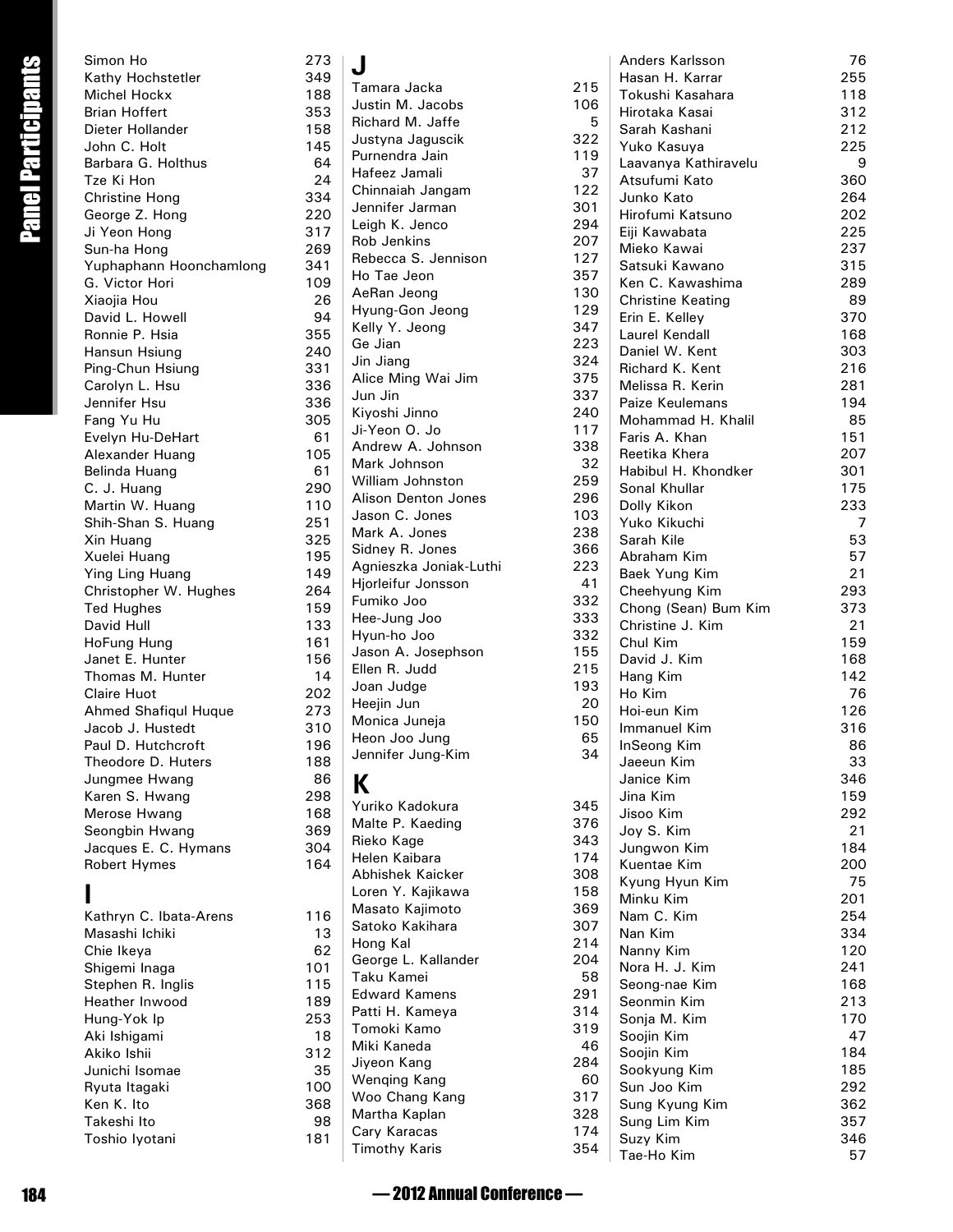|                                          |            | -Sessociation for Asian Studies   |            |                                    |            | 185                |
|------------------------------------------|------------|-----------------------------------|------------|------------------------------------|------------|--------------------|
|                                          |            |                                   |            |                                    |            |                    |
| <b>Thomas LaMarre</b>                    | 288        | R. William Liddle                 | 366        | Chris Lundry                       | 12         |                    |
| Tong Lam                                 | 49         | Yan Liang                         | 167        | Sheri A. Lullo                     | 254        |                    |
| Ling Hon Lam                             | 194        | Yuqun Li                          | 139        | Kerstin Lukner                     | 44         |                    |
| Lap Lam                                  | 56         | Yuhang Li                         | 295        | Ronald Lukens-Bull                 | 153        |                    |
| Shita Laksmi<br>Andre Laliberte          | 311<br>378 | Xiaorong Li<br>Xue Li             | 277<br>231 | Yan Lu<br>Alf Ludtke               | 293        |                    |
| Delin Lai                                | 216        | Tao Li                            | 25         | Weijing Lu                         | 193<br>162 |                    |
| Thomas Lahusen                           | 8          | Tania M. Li                       | 224        | Sidney Xu Lu                       | 35         |                    |
| L                                        |            | Ke Li                             | 161        | Sheldon Hsiao-peng Lu              | 245        |                    |
|                                          |            | Guotong Li                        | 193        | Huilin Lu                          | 54         |                    |
| Yin Hlaing Kyaw                          | 235        | Fang-yu Li                        | 4          | Hanchao Lu                         | 374        |                    |
| Heonik Kwon                              | 293        | Eric Ping Hung Li                 | 375        | Di Yin Lu                          | 374        |                    |
| Cheeyun Kwon                             | 292        | Cheng Li                          | 186        | Dina Lowy                          | 62         |                    |
| Man Bun Kwan                             | 244        | <b>Elizabeth Lhost</b>            | 308        | lan N. Lowman                      | 171        |                    |
| Jooyoung Kwak                            | 225        | Mark Ed Lewis                     | 221        | Bryan D. Lowe                      | 327        |                    |
| Norman Kutcher                           | 83         | Angela Ki Che Leung               | 259        | Josh Lovell                        | 340        |                    |
| Kenji E. Kushida                         | 225        | Jan C. Leuchtenberger             | 368        | Kam Louie                          | 88         |                    |
| Joachim Kurtz                            | 58         | Kanokrat Lertchoosakul            | 70         | Jingjing Lou                       | 29         |                    |
| Akira Kurosaki                           | 265        | <b>Rachel Leow</b>                | 88         | Pamela Lothspeich                  | 279        |                    |
| Margaret Kuo                             | 34         | <b>Katherine Lemons</b>           | 205        | Patricia Lothrop                   | 258        |                    |
| Lanlan Kuang                             | 358        | <b>Beverly Lemire</b>             | 156        | Peter Lorge                        | 221        |                    |
| <b>Ellis Krauss</b>                      | 264        | David Lelyveld                    | 234        | Tamara Loos                        | 292        |                    |
| Paul H. Kratoska<br><b>Charles Kraus</b> | 114<br>106 | Daniel Leese<br>Leedom Lefferts   | 51<br>303  | Ngo Vinh Long<br>Susan Orpett Long | 315        |                    |
| <b>Richard Kraince</b>                   | 169        | Yunah Lee                         | 7          | Hoyt J. Long                       | 370<br>208 |                    |
| Sarah Kovner                             | 367        | Yu-Ting Lee                       | 58         | Ronald P. Loftus                   | 5          |                    |
| Kimberly Kono                            | 71         | Young Mi Lee                      | 130        | Angus Lockyer                      | 156        |                    |
| Prajak Kongkirati                        | 70         | Yi-tze Lee                        | 147        | Jonathan Loar                      | 68         |                    |
| Shuyu Kong                               | 247        | Wonhyung Lee                      | 362        | Regina S. Llamas                   | 136        |                    |
| Haili Kong                               | 189        | Victoria Lee                      | 172        | Yan Liu                            | 278        |                    |
| Elisabeth Koll                           | 280        | Tong Soon Lee                     | 84         | Yan Liu                            | 191        |                    |
| Masako Kohama                            | 326        | Sohl Lee                          | 75         | Xinmin Liu                         | 284        |                    |
| Dong Yeon Koh                            | 87         | Seung-joon Lee                    | 91         | Woyu Liu                           | 111        |                    |
| Karrie Koesel                            | 296        | Sangkuk Lee                       | 200        | Wennan Liu                         | 324        |                    |
| Madlen Kobi                              | 223        | Namhee Lee                        | 334        | Lihong Liu                         | 165        |                    |
| Satoru Kobayashi                         | 145        | Nam Lee                           | 347        | Jin Liu                            | 359        |                    |
| Kana Kobayashi                           | 240        | Nae Young Lee                     | 317        | Jennifer Liu                       | 246        |                    |
| Hideo Kobayashi                          | 128        | Myung Ja Lee                      | 316        | Jennifer A. Liu                    | 160        |                    |
| Dorothy Ko                               | 219        | Meera Lee                         | 333        | Hong Liu                           | 283        |                    |
| Sabina Knight                            | 113        | Kyungboon Lee                     | 142        | Gang Liu                           | 204        |                    |
| David R. Knechtges                       | 167        | Katherine I. Lee                  | 47         | Cary Y. Liu                        | 28         |                    |
| Keith N. Knapp                           | 330        | Junghee Lee                       | 357        | Daniel Little                      | 248        |                    |
| Kristina R. Kleutghen                    | 165        | Jung H. Lee                       | 353        | John Listopad                      | 50         |                    |
| Christina Klein                          | 334        | Joseph Tse-Hei Lee                | 81         | Seiji Lippit                       | 43         |                    |
| Axel P. Klein                            | 44         | Jin Kyung Lee                     | 241        | Jonathan N. Lipman                 | 258        |                    |
| Orion Klautau                            | 5          | Ji-Eun Lee                        | 332        | Perry Link                         | 359        |                    |
| William Kirby<br>Thomas R. Klassen       | 80<br>140  | Hyangjin Lee<br>Jae-Yon Lee       | 346<br>231 | Xiaoqiao Ling<br>Kate A. Lingley   | 298        |                    |
| Rita S. Kipp                             | 287        | Chengpang Lee                     | 13         | <b>Wessie Ling</b>                 | 375<br>53  |                    |
| Andrew Kipnis                            | 263        | Anru Lee                          | 217        | Johan A. Lindquist                 | 143        |                    |
| Judd C. Kinzley                          | 244        | <b>Basile Leclere</b>             | 96         | J. Thomas Lindblad                 | 263        |                    |
| Rajeev K. Kinra                          | 96         | Robin M. LeBlanc                  | 209        | Toby Lincoln                       | 120        |                    |
| Jeff Kingston                            | 16         | Eugenia Y. Lean                   | 49         | Edward J. Lincoln                  | 129        |                    |
| Miriam L. Kingsberg                      | 6          | Helene Le Bail                    | 116        | Wei-Cheng Lin                      | 216        |                    |
| Sonam Kinga                              | 66         | Konrad M. Lawson                  | 59         | Tsung-Cheng Lin                    | 56         |                    |
| Matthew W. King                          | 218        | Peter Lavelle                     | 91         | Nancy G. Lin                       | 163        | Panel Participants |
| Elizabeth Kindall                        | 82         | <b>Terry Lautz</b>                | 108        | Man-houng Lin                      | 6          |                    |
| <b>Heather Kincaide</b>                  | 325        | Diana Lary                        | 162        | Grace Cheng-Ying Lin               | 360        |                    |
| Kan Kimura                               | 270        | Jane Leung Larson                 | 61         | Ching-hsiu Lin                     | 223        |                    |
| R. Keller Kimbrough<br>Takeshi Kimoto    | 18<br>267  | Matthew Larking<br>Kirk W. Larsen | 344<br>213 | Youngmi Lim<br>Ching-chih Lin      | 100<br>251 |                    |
| Yung-Hee Kim                             | 242        | Agathe Larcher-Goscha             | 236        | Chee Han Lim                       | 311        |                    |
| Youme Kim                                | 242        | Elena Lange                       | 267        | Adelyn Lim                         | 323        |                    |
| Yeong-Hyun Kim                           | 117        | Stefan R. Landsberger             | 132        | Wol-san Liem                       | 241        |                    |
| Ye Rim Kim                               | 229        | Kevin P. Landdeck                 | 274        | Matthias Liehr                     | 351        |                    |
|                                          |            |                                   |            |                                    |            |                    |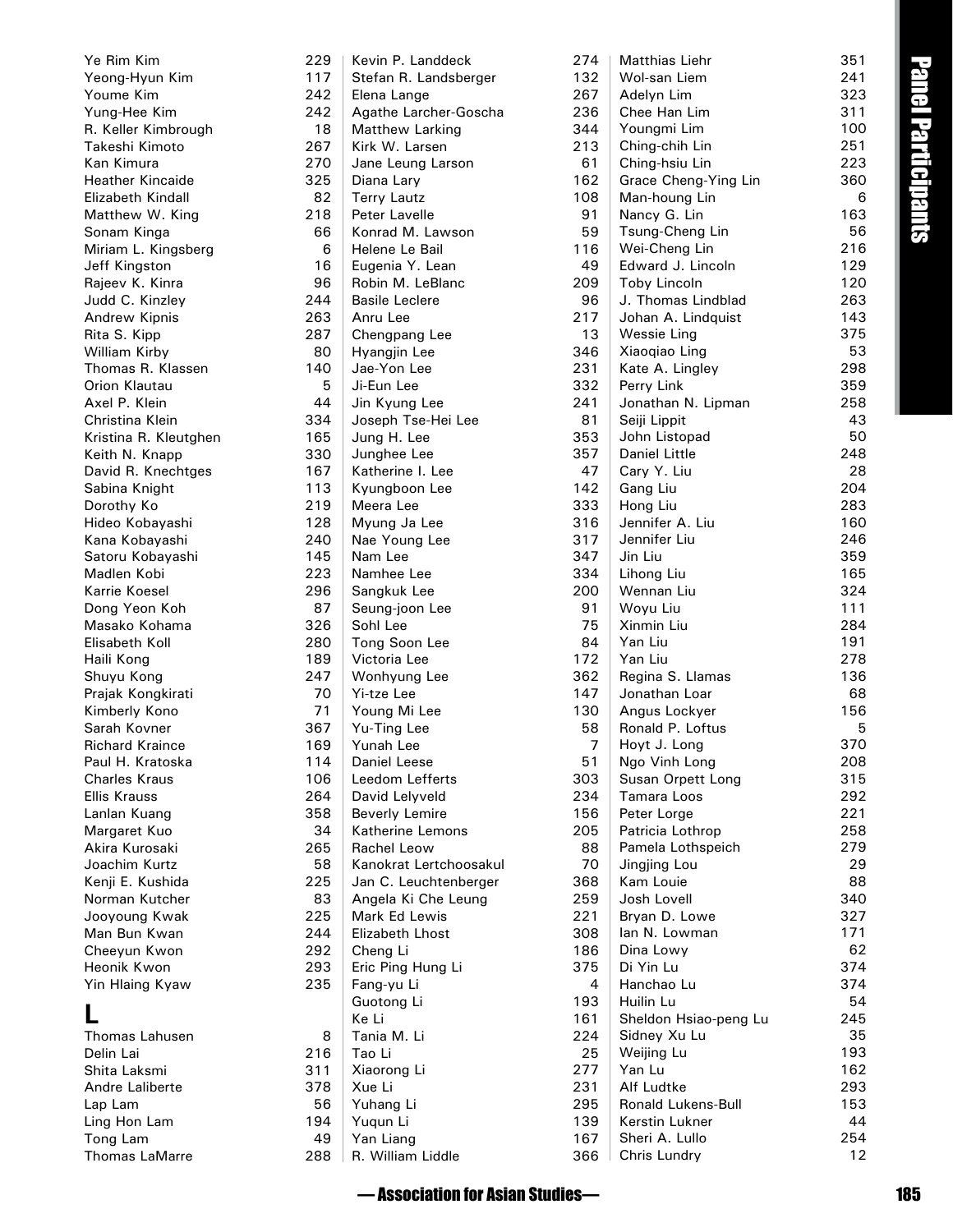| Manling Luo              | 167 |
|--------------------------|-----|
| Xiaoxiang Luo            | 137 |
| Yu Luo                   | 90  |
| Hy Van Luong             | 215 |
| <b>Philip Lutgendorf</b> | 279 |
| Elizabeth Lyttleton      | 144 |
|                          |     |

### **M**

|                           | Manling Luo                                        | 167        | Harish C. Mehta                               | 340          |
|---------------------------|----------------------------------------------------|------------|-----------------------------------------------|--------------|
| <b>Panel Participants</b> | Xiaoxiang Luo                                      | 137        | Jeremy M. Menchik                             | 153          |
|                           | Yu Luo                                             | 90         | Liansu Meng                                   | 134          |
|                           | Hy Van Luong                                       | 215        | Dilip M. Menon                                | 260          |
|                           | Philip Lutgendorf                                  | 279<br>144 | Andrew C. Mertha<br>John P. Mertz             | 146<br>333   |
|                           | Elizabeth Lyttleton                                |            | Andrew S. Meyer                               | 353          |
|                           | M                                                  |            | Tobie Meyer-Fong                              | 53           |
|                           | Ning Ma                                            | 53         | Jean Michaud                                  | 90           |
|                           | William H. Ma                                      | 250        | Narushige Michishita                          | 57           |
|                           | Zhao Ma                                            | 93         | Akiko Mieda                                   | 45           |
|                           | Zhiying Ma                                         | 64         | <b>Bill Mihalopoulos</b>                      | 367          |
|                           | Ruth Elynia Mabanglo                               | 341        | Steven B. Miles                               | 164          |
|                           | Andrew W. MacDonald                                | 374        | B. Lynne Milgram                              | 115          |
|                           | Vera C. Mackie<br>Patricia L. Maclachlan           | 127<br>112 | Allison R. Miller                             | 166<br>254   |
|                           | Helen Macnaughtan                                  | 156        | Bryan K. Miller<br>Edward G. Miller           | 69           |
|                           | Mark W. MacWilliams                                | 155        | Harry S. Miller                               | 27           |
|                           | June M. Madeley                                    | 63         | lan J. Miller                                 | 299          |
|                           | Punam Madhok                                       | 171        | Ian M. Miller                                 | 374          |
|                           | <b>Yukio Maeda</b>                                 | 264        | Laura Miller                                  | 211          |
|                           | Victor H. Mair                                     | 330        | Tracy G. Miller                               | 28           |
|                           | Rochona Majumdar                                   | 205        | Kenneth Mills                                 | 355          |
|                           | Jin Makabe                                         | 17         | James A. Millward                             | 190          |
|                           | Ariana Maki<br>Charlene E. Makley                  | 66<br>77   | Janis A. Mimura                               | 128          |
|                           | Roald H. Maliangkay                                | 269        | Toshihiro Minohara<br><b>Carl Minzner</b>     | 118<br>52    |
|                           | Michael S. Malley                                  | 154        | Dima David Mironenko-Hubbs                    | 316          |
|                           | Tabitha G. Mallory                                 | 192        | Anil Mishra                                   | 279          |
|                           | Vijayabaskar Manimegalai                           | 203        | Colin Mitchell                                | 96           |
|                           | Annie V. Manion                                    | 87         | Kiyoko Mitsuyama-Wdowiak                      | 344          |
|                           | Kimberley Manning                                  | 294        | Satoru Miyamoto                               | 270          |
|                           | Yufeng Mao                                         | 135        | Hiromi Mizuno                                 | 226          |
|                           | Ammara Maqsood                                     | 234        | Erik Mobrand                                  | 186          |
|                           | <b>Marvin Marcus</b><br>Paul Mariani               | 314<br>81  | Mira Mohsini                                  | 115          |
|                           | Maurizio Marinelli                                 | 22         | Ahmed Azfar Moin<br>Shiro Momoki              | 39<br>199    |
|                           | Christine L. Marran                                | 157        | Masafumi Monden                               | 211          |
|                           | Christine Marrewa-Karwoski                         | 68         | Radhika Mongia                                | 89           |
|                           | <b>Jose Rafael Martinez</b>                        | 13         | Jean Michel Montsion                          | 9            |
|                           | Michael Mascuch                                    | 146        | Seungsook Moon                                | 3            |
|                           | Michele Mason                                      | 369        | Aaron S. Moore                                | 128          |
|                           | Mikitaka Masuyama                                  | 264        | Aaron W. Moore                                | 227          |
|                           | Gordon C. Mathews<br>Jose Carlos Matias dos Santos | 315<br>350 | Katrina L. Moore                              | 210          |
|                           | Susan Matisoff                                     | 210        | Thomas Moran                                  | 351          |
|                           | Koichiro Matsuda                                   | 17         | Laura Moretti                                 | 18           |
|                           | Etsuko Matsuoka                                    | 326        | Ryo Morimoto<br>Jason Morris-Jung             | 180<br>124   |
|                           | Motokazu Matsutani                                 | 59         | Matthew W. Mosca                              | 272          |
|                           | Marc A. Matten                                     | 253        | <b>Ruth Mostern</b>                           | 248          |
|                           | <b>Sandra Matthews</b>                             | 197        | Klaus Muehlhahn                               | 51           |
|                           | Margaret Maurer-Fazio                              | 223        | Ghazy Mujahid                                 | 140          |
|                           | <b>Trent Maxey</b>                                 | 35         | Masaki Mukai                                  | $\mathbf{1}$ |
|                           | Christopher M. Mayo<br>Mireille Mazard             | 45<br>64   | Jennifer H. Munger                            | 88           |
|                           | Helen McCabe                                       | 252        | Yasaman S. Munro                              | 92           |
|                           | Edward A. McCord                                   | 80         | Ann Marie Murphy                              | 302          |
|                           | Justin T. McDaniel                                 | 50         | Judson B. Murray<br>Jennifer C. Murtazashvili | 353<br>310   |
|                           | Andrea L. McElderry                                | 377        | Viren V. Murthy                               | 289          |
|                           | Pamela McElwee                                     | 300        | Micah S. Muscolino                            | 299          |
|                           | Dennis B. McGilvray                                | 151        |                                               |              |
|                           | Shawn F. McHale                                    | 236        | N                                             |              |
|                           | Deirdre McKay                                      | 32         | Hiromu Nagahara                               | 238          |
|                           | Levi McLaughlin                                    | 72         | Mari Nagase                                   | 239          |
|                           | Amy McNair<br>Ruselle K. Meade                     | 298<br>307 | Chikako Nagayama                              | 149          |
|                           |                                                    |            |                                               |              |
| 186                       |                                                    |            | - 2012 Annual Conference —                    |              |
|                           |                                                    |            |                                               |              |

|                       | Kotaro Nakagaki        | 63  |
|-----------------------|------------------------|-----|
| 3                     | Kate Wildman Nakai     | 361 |
| Ļ                     | Chieko Nakajima        | 172 |
| $\mathfrak{z}$        | Yoshiaki Nakajima      | 199 |
|                       |                        |     |
|                       | Lynne Nakano           | 315 |
| S<br>3<br>3           | Ryoko Nakano           | 312 |
|                       | Maika Nakao            | 265 |
|                       | Hwasook B. Nam         | 184 |
| $\mathbf{)}$          | Carla S. Nappi         | 94  |
| 7                     | Suryanandini Narain    | 197 |
| 5                     | Balmurli Natrajan      | 206 |
|                       |                        | 323 |
| 7                     | Lida V. Nedilsky       |     |
| ļ                     | Rebecca Nedostup       | 296 |
| 5                     | Joshua Neves           | 247 |
| ć                     | Peter Tze Ming Ng      | 108 |
| ŀ                     | Tak-Wing Ngo           | 203 |
| þ                     | Lan Nguyen             | 13  |
| 7                     | Van Nguyen-Marshall    | 11  |
| þ                     |                        | 378 |
|                       | Brian J. Nichols       |     |
| ŀ                     | Shobna Nijhawan        | 62  |
|                       | Takashi Nishiyama      | 226 |
| S                     | James H. Nolt          | 280 |
| 5                     | Peter Nosco            | 361 |
| $\mathbf{)}$          | Juliane Noth           | 82  |
| s                     | David E. Novak         | 46  |
|                       | Christian L. Novetzke  | 68  |
| 325)トラー               |                        |     |
|                       | Shunsuke Nozawa        | 180 |
|                       | Yanuar Nugroho         | 311 |
|                       | Pal Nyiri              | 230 |
|                       | Thihan Myo Nyun        | 235 |
|                       |                        |     |
|                       | O                      |     |
| )<br>)<br>)<br>)<br>) | Kevin J. O'Brien       | 224 |
|                       |                        |     |
|                       | Richard A. O'Connor    | 303 |
|                       | Thomas F. O'Leary      | 87  |
|                       | Jonathan K. Ocko       | 329 |
| )                     | Takushi Odagiri        | 157 |
|                       | Melodie Chiko Ogawa    | 264 |
| 3                     | Se-Mi Oh               | 48  |
| J                     | Atsuko Ohashi          | 1   |
| ś                     | Makoto Okamoto         | 183 |
|                       |                        | 261 |
| 3                     | Veena T. Oldenburg     |     |
| 7                     | Lisa A. Onaga          | 91  |
| )                     | Su-Mei Ooi             | 2   |
|                       | Robert Oppenheim       | 214 |
| 3                     | Sharalyn Orbaugh       | 71  |
| $\mathbf{C}$          | Elisa Oreglia          | 215 |
| ļ                     | Kazuko Osada           | 10  |
|                       | Tomoki Ota             | 10  |
| )<br>}                |                        | 378 |
|                       | Nan Ouyang             |     |
|                       | Lisa N. Owen           | 201 |
| $\mathcal{C}$         | Richard C. Owens       | 300 |
|                       |                        |     |
|                       | Ρ                      |     |
|                       | Roberto R. Padilla     | 259 |
|                       | Elena Pakhoutova       | 281 |
| 3<br>2<br>3<br>)      | Shaw-Yu Pan            | 188 |
|                       | Ishita Pande           |     |
|                       |                        | 67  |
| )                     | Ching Lin Pang         | 283 |
|                       | Prashanth Parameswaran | 302 |
|                       | Kiri Paramore          | 17  |
|                       | Albert L. Park         | 185 |
|                       | Eugene Y. Park         | 94  |
| þ                     | Hyun Ok Park           | 293 |
| J                     | Hyunhee Park           | 138 |
|                       |                        |     |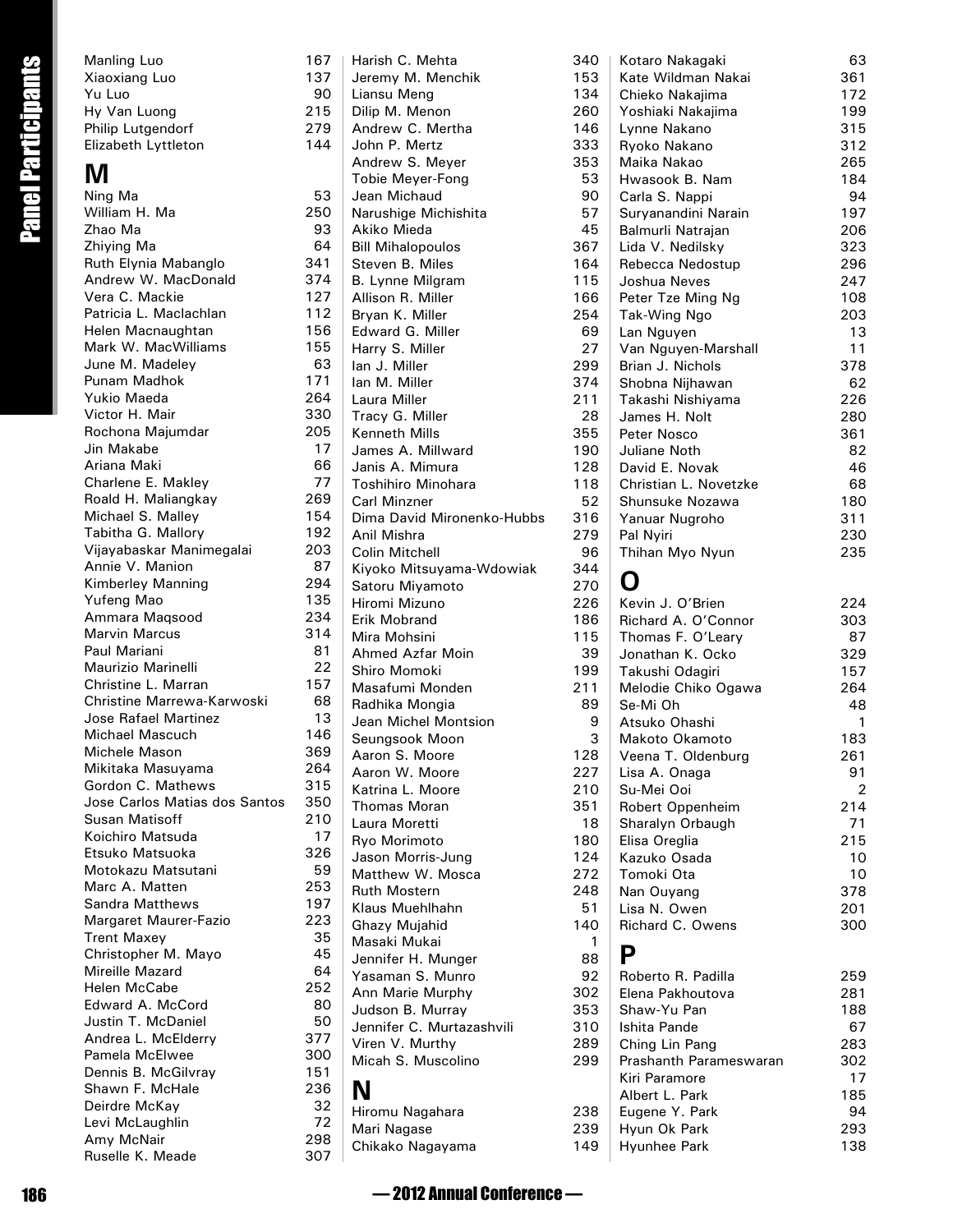| Hyunhee Park             | 142 |
|--------------------------|-----|
| Hyunjoon Park            | 200 |
| Jinim Park               | 307 |
| Myung-lim Park           | 373 |
| Sang Mi Park             | 238 |
| Sohyeon Park             | 76  |
| Sunkyoung Park           | 317 |
| Young-a Park             | 185 |
| <b>Elizabeth Parke</b>   | 132 |
| Kyle Parry               | 183 |
| Lorraine M. Paterson     | 146 |
| Jessica L. Patterson     | 50  |
| T.V. Paul                | 356 |
| James Peacock            | 178 |
| <b>Scott Pearce</b>      | 221 |
| Margaret M. Pearson      | 271 |
| <b>Michael Peletz</b>    | 88  |
| Sony Pellissery          | 337 |
| Matthew Penney           | 16  |
| <b>Thomas Pepinsky</b>   | 99  |
| Peter C. Perdue          | 227 |
| C. Ryan Perkins          | 37  |
| Elizabeth J. Perry       | 294 |
| Li Li Peters             | 351 |
| Martin Petersen          | 130 |
| Indira V. Peterson       | 121 |
| Peter Petri              | 129 |
| Jason A. Picard          | 69  |
| Paul G. Pickowicz        | 106 |
| Mary Picone              | 315 |
| Ihor Pidhainy            | 297 |
| Alicia Pingol            | 32  |
| Morgan Pitelka           | 74  |
| Annabella C. Pitkin      | 163 |
| <b>Brian Platt</b>       | 240 |
| M. Colette Plum          | 246 |
| Lukas Pokorny            | 338 |
| <b>Kenneth Pomeranz</b>  | 377 |
| Baryon Tensor S. Posadas | 333 |
| Nita Verma Prasad        | 30  |
| Anne Prescott            | 258 |
| <b>Jack Pritchard</b>    | 228 |
| Anamika Priyadarshini    | 309 |
| Jarmila Ptackova         | 23  |
| Vipash Purichanont       | 262 |
|                          |     |

### **Q**

Nanxiu Qian 277 Zhu Qian 111 Ying Qin 167<br>Nathan Gilbert Quimpo 119 Nathan Gilbert Quimpo Andrew H. Quintman 281

### **R**

Artem Rabogoshvili 173 Pallavi Raghavan 339 M. V. Ramana<br>Barbara N. Ramusack 67 Barbara N. Ramusack 67 Ran Ran **78** Jorge A. H. Rangel 376 Anupama Rao 260 Asha Rathina Pandi **311**<br>Katharine B. Rauch **258** Katharine B. Rauch 258<br>Franklin D. Rausch 273 Franklin D. Rausch

|           | Violetta Ravagnoli                     | 9          |
|-----------|----------------------------------------|------------|
| 142       | Ramnarayan S. Rawat                    | 122        |
| 200       | Gil Raz                                | 251        |
| 307       | Christopher G. Rea                     | 133        |
| 373       | <b>Caroline Reeves</b>                 | 162        |
| 238       | <b>James Reichert</b>                  | 370        |
| 76        | Anne H. Reinhardt                      | 120        |
| 317       | Elizabeth J. Remick                    | 3          |
| 185       | Kyung-Soo Rha                          | 86         |
| 132       | Jooyeon Rhee                           | 149        |
| 183       | Ali Riaz                               | 301        |
| 146       | <b>Ronit Ricci</b>                     | 113        |
| 50        | Matthew D. Rich                        | 233        |
| 356       | Sarah A. Richardson                    | 163        |
| 178       | Paula Richman                          | 279        |
| 221       | Steven C. Ridgely                      | 46         |
| 271       | Karma Rigzin                           | 66         |
| 88        | Limbadri Rikka                         | 122        |
| 337       | Rachel Rinaldo                         | 30         |
| 16        | Kirstin Ringelberg                     | 344        |
| 99        | Marie-Orange Rive-lasan                | 372        |
| 227       | Maria Elena P. Rivera-Beckstrom        | 89         |
| 37        | James E. Roberson                      | 212        |
| 294       | Glenda S. Roberts                      | 315        |
| 351       | Maureen A. Robertson                   | 277        |
| 130       | Francoise Robin                        | 318        |
| 121       | David Robinson                         | 297        |
| 129       | Greg Robinson                          | 198        |
| 69<br>106 | Jeremy R. Robinson<br>Michael Robinson | 368<br>159 |
| 315       | Melody Rod-Ari                         | 50         |
| 297       | P. Allen Roda                          | 152        |
| 32        | Ruth Rogaski                           | 290        |
| 74        | <b>Gregory Rohlf</b>                   | 23         |
| 163       | Carlos Rojas                           | 79         |
| 240       | David L. Rolston                       | 136        |
| 246       | Paul S. Ropp                           | 137        |
| 338       | <b>Caroline Rose</b>                   | 253        |
| 377       | <b>Stanley Rosen</b>                   | 87         |
| 333       | Heidi A. Ross                          | 29         |
| 30        | Laurie Margot Ross                     | 178        |
| 258       | Morris Rossabi                         | 138        |
| 228       | Harold D. Roth                         | 353        |
| 309       | Steven B. Rothman                      | 369        |
| 23        | Frederic Roustan                       | 3          |
| 262       | Gilbert Rozman                         | 33         |
|           | <b>Matthew Rudolph</b>                 | 356        |
|           | Karen G. Ruffle                        | 85         |
| 277       | Sanjay Ruparelia                       | 207        |
| 111       | <b>Brian Ruppert</b>                   | 327        |
| 167       | <b>Bruce Rusk</b>                      | 53         |
| 119       | Karl E. Ryavec                         | 248        |
| 281       | Kathleen M. Ryor                       | 55         |
|           |                                        |            |
|           | S                                      |            |
| 173       | Gopa Sabharwal                         | 148        |
| 339       | Cedar Bough T. Saeji                   | 358        |
| 304       | Debika Saha                            | 29         |
| 67        | Yasmin Saikia                          | 233        |
| 78        | Masami Saito                           | 100        |
| 376       | Satoru Saito                           | 43         |
| 260       | Chhany Sak-Humphry                     | 341        |
| 311       | Naoki Sakai                            | 289        |
| 258       | Alexandra Sakaki                       | 44         |
| 373       | Tomoko Sakomura                        | 74         |

| — Association for Asian Studies—              |            |                                      |            | 187                |
|-----------------------------------------------|------------|--------------------------------------|------------|--------------------|
| omoko Sakomura                                | 74         | Anna Shields                         | 278        |                    |
| \lexandra Sakaki                              | 44         | Futoshi Shibayama                    | 118        |                    |
| Jaoki Sakai                                   | 289        | Janet S. Shibamoto Smith             | 209        |                    |
| hhany Sak-Humphry:                            | 341        | <b>Stephen Sherlock</b>              | 179        |                    |
| Satoru Saito                                  | 43         | Ann Sherif                           | 370        |                    |
| Aasami Saito                                  | 100        | Angela Sheng                         | 357        |                    |
| 'asmin Saikia                                 | 233        | Weiwei Shen                          | 58         |                    |
| )ebika Saha                                   | 29         | Wei Shen                             | 283        |                    |
| Cedar Bough T. Saeji                          | 358        | Shuang Shen                          | 334        |                    |
| Gopa Sabharwal                                | 148        | Grace Y. Shen                        | 49         |                    |
| S                                             |            | Samira Sheikh                        | 150        |                    |
|                                               |            | Brett G. Sheehan                     | 377        |                    |
| .athleen M. Ryor                              | 55         | Sunil Sharma                         | 96         |                    |
| <b>Bruce Rusk</b><br>arl E. Ryavec            | 53<br>248  | Lianying Shan<br>Anjana Sharma       | 359<br>148 |                    |
| <b>Brian Ruppert</b>                          | 327        | A. B. Shamsul                        | 224        |                    |
| ianjay Ruparelia                              | 207        | Deborah Shamoon                      | 182        |                    |
| aren G. Ruffle                                | 85         | Juned M. Shaikh                      | 152        |                    |
| <b>Aatthew Rudolph</b>                        | 356        | Alison M. Shah                       | 123        |                    |
| iilbert Rozman                                | 33         | Constance Sereni                     | 229        |                    |
| rederic Roustan                               | 3          | Franziska Seraphim                   | 36         |                    |
| iteven B. Rothman                             | 369        | <b>Victor Seow</b>                   | 290        |                    |
| larold D. Roth                                | 353        | Dong-ju Seo                          | 142        |                    |
| Aorris Rossabi                                | 138        | Mark Selden                          | 16         |                    |
| aurie Margot Ross                             | 178        | Ori Sela                             | 361        |                    |
| leidi A. Ross                                 | 29         | Leonard C. Sebastian                 | 179        |                    |
| <b>Stanley Rosen</b>                          | 87         | Anna L. Seastrand                    | 121        |                    |
| aroline Rose`                                 | 253        | Laurie J. Sears                      | 279        |                    |
| aul S. Ropp                                   | 137        | Gregory Adam Scott                   | 5          |                    |
| avid L. Rolston                               | 136        | Andrew Scobell                       | 57         |                    |
| Carlos Rojas                                  | 79         | Amelia L. Schubert                   | 117        |                    |
| Gregory Rohlf                                 | 23         | R. Keith Schoppa                     | 274        |                    |
| luth Rogaski                                  | 290        | Helen M. Schneider                   | 162        |                    |
| Allen Roda                                    | 152        | <b>Birgit Schneider</b>              | 212        |                    |
| <i>A</i> elody Rod-Ari                        | 50         | Sarah Schneewind                     | 297        |                    |
| eremy R. Robinson<br><i>A</i> ichael Robinson | 368<br>159 | Andre Schmid<br>Jerry D. Schmidt     | 293<br>56  |                    |
| Greg Robinson                                 | 198        | Sigrid Schmalzer                     | 49         |                    |
| avid Robinson                                 | 297        | Morten Schlutter                     | 109        |                    |
| rancoise Robin                                | 318        | Jonathan Schlesinger                 | 244        |                    |
| Aaureen A. Robertson                          | 277        | Erik Schicketanz                     | 5          |                    |
| <b>Glenda S. Roberts</b>                      | 315        | Patricia Schiaffini                  | 359        |                    |
| ames E. Roberson                              | 212        | Ulrike Schaede                       | 112        |                    |
| Aaria Elena P. Rivera-Beckstrom               | 89         | Annette Schad-Seifert                | 315        |                    |
| Aarie-Orange Rive-lasan                       | 372        | Zachary Scarlett                     | 111        |                    |
| irstin Ringelberg)                            | 344        | Sanchita B. Saxena                   | 285        |                    |
| achel Rinaldo                                 | 30         | Kayo Sawada                          | 326        |                    |
| imbadri Rikka                                 | 122        | Igor Saveliev                        | 8          |                    |
| arma Rigzin                                   | 66         | Luzia Savary                         | 206        |                    |
| iteven C. Ridgely                             | 46         | Laxman D. Satya                      | 97         |                    |
| aula Richman'                                 | 279        | Shiho Satsuka                        | 147        |                    |
| iarah A. Richardson                           | 163        | Keiicho Satoh                        | 337        |                    |
| Aatthew D. Rich                               | 233        | Jin Sato                             | 128        |                    |
| onit Ricci                                    | 113        | Eric Sasono                          | 178        |                    |
| Ii Riaz                                       | 301        | Wesley Sasaki-Uemura                 | 265        |                    |
| <b>Syung-Soo Rha</b><br>ooyeon Rhee           | 86<br>149  | Usha Sanyal<br>Julia Elizabeth Sapin | 234<br>101 |                    |
| lizabeth J. Remick                            | 3          | Paul Steven Sangren                  | 217        |                    |
| Anne H. Reinhardt                             | 120        | Tze-Lan D. Sang                      | 131        |                    |
| ames Reichert                                 | 370        | Holly V. Sanders                     | 367        | Panel Participants |
| aroline Reeves                                | 162        | Nethra A. Samarawickrema             | 364        |                    |
| Christopher G. Rea                            | 133        | Guido Samarani                       | 22         |                    |
| iil Raz                                       | 251        | Oscar Salemink                       | 335        |                    |
| lamnarayan S. Rawat                           | 122        | Antonio Vasconcelos de Saldanha 376  |            |                    |
| ioletta Ravagnoli                             | 9          | Ryoko Sakurada                       | 360        |                    |
|                                               |            |                                      |            |                    |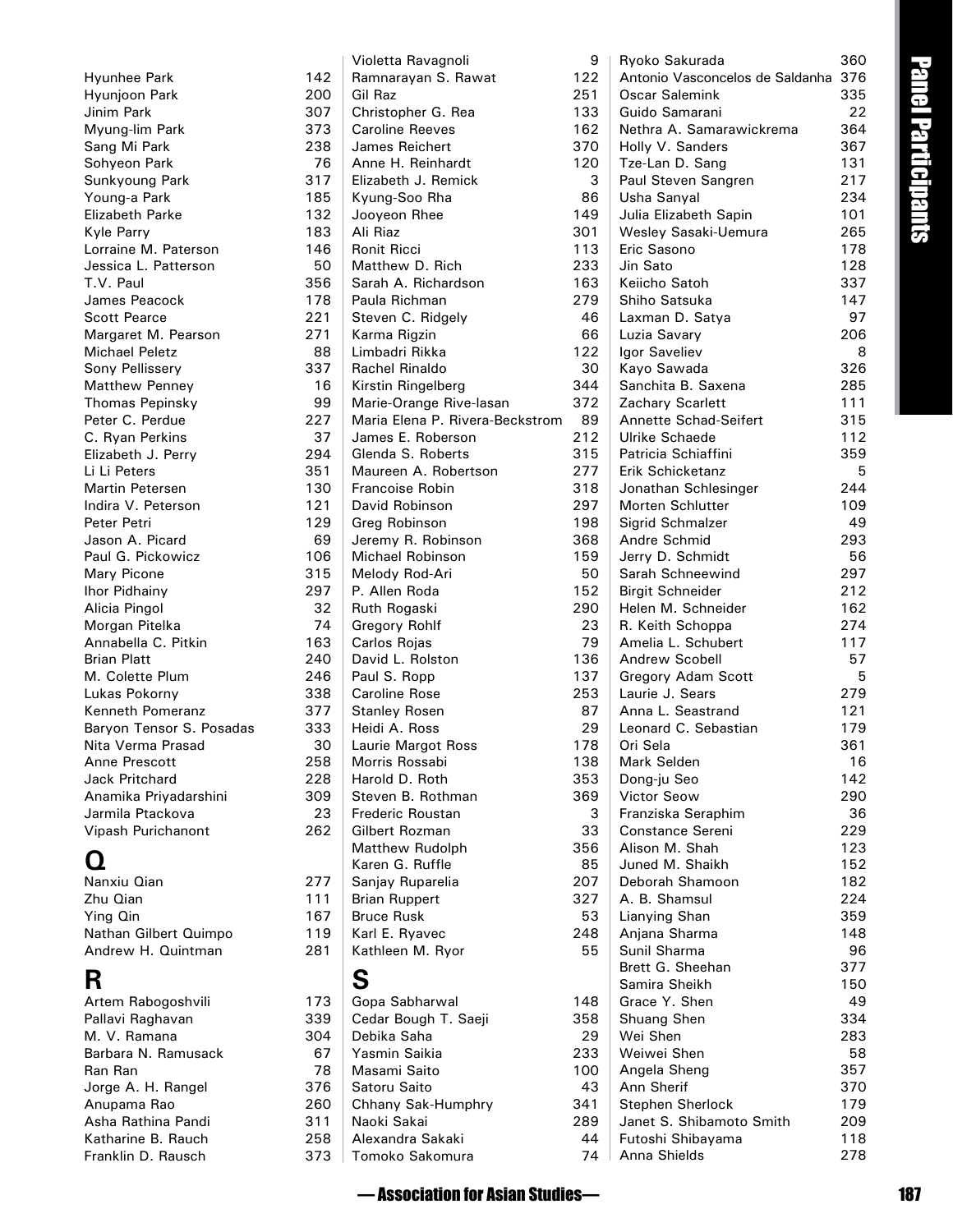|                           | Setsu Shigematsu                      | 127        | Marc Steinberg                             | 288                 |
|---------------------------|---------------------------------------|------------|--------------------------------------------|---------------------|
|                           | Satoko Shimazaki                      | 18         | Brian R. Steininger                        | 291                 |
|                           | Akira Shimizu                         | 240        | Darryl C. Sterk                            | 351                 |
|                           | Kay Shimizu                           | 112        | <b>Rachel Stevens</b>                      | 144                 |
|                           | Chunghoon Shin                        | 48         | Mark J. Stevenson                          | 194                 |
| <b>Panel Participants</b> | Hyunjoon Shin                         | 117<br>317 | Geoffrey C. Stewart<br><b>Robert Stolz</b> | 340<br>267          |
|                           | Jae Hyeok Shin<br>Mina Shin           | 241        | Jacqueline I. Stone                        | 45                  |
|                           | Chika Shinohara                       | 253        | Julia C. Strauss                           | 106                 |
|                           | Karen Shire                           | 112        | Lynn A. Struve                             | 110                 |
|                           | <b>Badrus Sholeh</b>                  | 366        | <b>Catherine Stuer</b>                     | 216                 |
|                           | Matthew W. Shores                     | 313        | Rachel Sturman                             | 205                 |
|                           | Dinah R. Sianturi                     | 62         | Cindi Sturtz Sreetharan                    | 209                 |
|                           | Maria Franca Sibau                    | 277        | Yang Su                                    | 54                  |
|                           | Patricia A. Sieber                    | 136        | Surain Subramaniam                         | $\overline{2}$      |
|                           | Peter Siegenthaler                    | 102        | Kimiko Suda                                | 187                 |
|                           | Jerome Silbergeld                     | 245        | Shirnuud Sudebilige                        | 81                  |
|                           | Rachel M. Silvey                      | 143        | Akiko Sugawa-Shimada                       | 63                  |
|                           | Jae-woo Sim<br>Karla W. Simon         | 76<br>336  | Pamela Sugiman<br>Chan S. Suh              | 198<br>185          |
|                           | Amy E. Singer                         | 328        | Eunah Suh                                  | 20                  |
|                           | Gayatri Singh                         | 310        | Jae-gon Suh                                | 342                 |
|                           | Sarinda Singh                         | 98         | Jae-Jung Suh                               | 141                 |
|                           | Mrinalini Sinha                       | 30         | Ronald Suleski                             | 374                 |
|                           | Aim Sinpeng                           | 12         | Chengjuan Sun                              | 137                 |
|                           | Aaron Skabelund                       | 202        | Liying Sun                                 | 188                 |
|                           | Jonathan K. Skaff                     | 330        | Xin Sun                                    | 276                 |
|                           | Patricia Sloane-White                 | 125        | Doris Ha-Lin Sung                          | 175                 |
|                           | Michael Slouber                       | 92         | <b>Kristin Surak</b>                       | 371                 |
|                           | Richard J. Smethurst                  | 345        | Rebecca M. Suter                           | 182                 |
|                           | Aminda M. Smith                       | 348        | Bruce R. Suttmeier                         | 102                 |
|                           | Daniel M. Smith                       | 264<br>92  | Donald S. Sutton<br>Akihito Suzuki         | 106                 |
|                           | Frederick M. Smith<br>Hilary A. Smith | 259        | Hideaki Suzuki                             | 170<br>$\mathbf{1}$ |
|                           | Norman Smith                          | 4          | Michiko Suzuki                             | 71                  |
|                           | Paul Jakov Smith                      | 138        | Nobue Suzuki                               | 32                  |
|                           | Nancy J. Smith-Hefner                 | 14         | Tomi Suzuki                                | 43                  |
|                           | <b>Holly Snape</b>                    | 25         | Yusuke Suzumura                            | 210                 |
|                           | <b>Christopher Sneller</b>            | 108        | Michael Szonyi                             | 6                   |
|                           | Adam Sneyd                            | 232        | John Szostak                               | 101                 |
|                           | Bennis Wai-yip So                     | 320        | -                                          |                     |
|                           | Billy Kee-Long So                     | 65         | п                                          |                     |
|                           | Sufumi So                             | 237        | Nicolas Tackett                            | 164                 |
|                           | Emily I. Sobel                        | 12<br>71   | Kojiro Taguchi                             | 199                 |
|                           | Anne E. Sokolsky                      | 261        | Hiroshi Takagi<br>Yukari Takai             | 42<br>198           |
|                           | Gopika Solanki<br>George S. Solt      | 60         | Asako Takano                               | 181                 |
|                           | Byung-giu Son                         | 200        | Shunichi Takekawa                          | 369                 |
|                           | Satoshi Sonehara                      | 45         | Natsumi Takeshita                          | 326                 |
|                           | Gang Song                             | 338        | Akiko Takesue                              | 149                 |
|                           | Mingwei Song                          | 79         | Hiroki Takeuchi                            | 319                 |
|                           | Nianshen Song                         | 213        | Michiko Takeuchi                           | 34                  |
|                           | Weijie Song                           | 131        | Yukifumi Takeuchi                          | 19                  |
|                           | Wayne Soon                            | 227        | Chi-kuong Derrick Tam                      | 376                 |
|                           | <b>Elliot Sperling</b>                | 23         | Yasuko Tama                                | 326                 |
|                           | Lena Springer                         | 348        | E. K. Tan                                  | 160                 |
|                           | David C. Stahl                        | 266<br>129 | Netina Tan<br>Ying Jia Tan                 | 119<br>227          |
|                           | <b>Troy Stangarone</b><br>Amy Stanley | 42         | Kathryn M. Tanaka                          | 126                 |
|                           | Michael Stanley-Baker                 | 92         | Yuki Tanaka                                | 16                  |
|                           | Kristin Stapleton                     | 246        | Beibei Tang                                | 276                 |
|                           | M. William Steele                     | 314        | Ching-Ping Tang                            | 320                 |
|                           | Tomoko Y. Steen                       | 265        | Hei-hang Hayes Tang                        | 376                 |
|                           | <b>Justin Stein</b>                   | 155        | James T. H. Tang                           | 273                 |
|                           | David I. Steinberg                    | 235        | Ryuichi Tanigawa                           | 128                 |
| 188                       |                                       |            | -2012 Annual Conference -                  |                     |
|                           |                                       |            |                                            |                     |

| 8                       | Masayuki Tanimoto                         | 156        |
|-------------------------|-------------------------------------------|------------|
| 1                       | Nicola Tannenbaum                         | 303        |
| 1                       | Nicole T. Tarulevicz                      | 60         |
| 4                       | Hideki Tarumoto                           | 86         |
| 4                       | Shigeo Tatsuki                            | 343        |
| 0                       | Benjamin Tausig                           | 70         |
| 7                       | Nora A. Taylor                            | 262        |
| 5                       | R. H. Taylor                              | 235        |
| 6                       | Sarah Teasley                             | 7          |
| 0                       | Jessica C. Teets                          | 336        |
| 6                       | Karen M. Teoh                             | 34         |
| 5                       | Philip Thai                               | 244        |
| 9                       | Sarah Thal                                | 42         |
| 4                       | Ralph A. Thaxton                          | 54         |
| $\overline{c}$          | Carlyle A. Thayer                         | 124        |
| 7                       | Julia Adeney Thomas                       | 102        |
| 1                       | Megan C. Thomas                           | 89         |
| 3                       | Nicholas D. Thomas<br>C. Michele Thompson | 302<br>15  |
| 8                       |                                           |            |
| 5<br>0                  | Eric C. Thompson<br>Sukhadeo Thorat       | 99<br>206  |
| 2                       | Karen Thornber                            | 157        |
| 1                       | Sapna E. Thottathil                       | 169        |
| 4                       | Rian Thum                                 | 249        |
| 7                       | Suxia Tian                                | 25         |
| 8                       | Robert T. Tierney                         | 268        |
| 6                       | Vladimir Tikhonov                         | 241        |
| 5                       | Chun Chun Ting                            | 322        |
| 1                       | <b>Grace Ting</b>                         | 182        |
| 2                       | Nicanor Tiongson                          | 286        |
| 2                       | Kazuhiko Togo                             | 73         |
| 6                       | Y. H. Tohsaku                             | 237        |
| 0                       | Robban Toleno                             | 278        |
| 1                       | Dirk Tomsa                                | 179        |
| 1                       | Sudipa Topdar                             | 67         |
| 2                       | Deberniere J. Torrey                      | 184        |
| 3                       | Yuma Totani                               | 118        |
| 0                       | Ben V. Tran                               | 171        |
| 6                       | Claire Thi Lien Tran                      | 208        |
| 1                       | Nhung Tuyet Tran                          | 219        |
|                         | Stefania Travagnin                        | 378        |
|                         | John W. Treat                             | 113        |
| 4                       | Raghuraman Trichur                        | 284        |
| 9                       | Ricardo D. Trimillos                      | 286        |
| $\overline{\mathbf{c}}$ | Lisa Trivedi                              | 205        |
| 8                       | Audrey A. Truschke                        | 39         |
| 1                       | Yen-Ling Tsai                             | 147        |
| 9                       | Alice Y. Tseng                            | 101        |
| 6                       | Lillian Lan-ying Tseng                    | 166        |
| 9                       | Sheng-Wen Tseng                           | 320        |
| 9                       | <b>Michael Tsin</b>                       | 258        |
| 4                       | Yudru Tsomu                               | 249        |
| 9                       | Yasuko Tsuchikane                         | 101        |
| 6                       | Shu-chin Tsui                             | 245        |
| 6                       | <b>Uranchimeg Tsultem</b>                 | 218        |
| 0                       | William M. Tsutsui                        | 299        |
| 9                       | Robert J. Tuck                            | 239        |
| 7                       | Bryna M. Tuft                             | 360        |
| 6<br>6                  | Sue M.C. Tuohy<br>Jessica Anderson Turner | 358<br>358 |
| 6                       | Sarah Turner                              | 90         |
| 0                       | Rebecca Twist                             | 357        |
| 6                       |                                           |            |
| ⌒                       |                                           |            |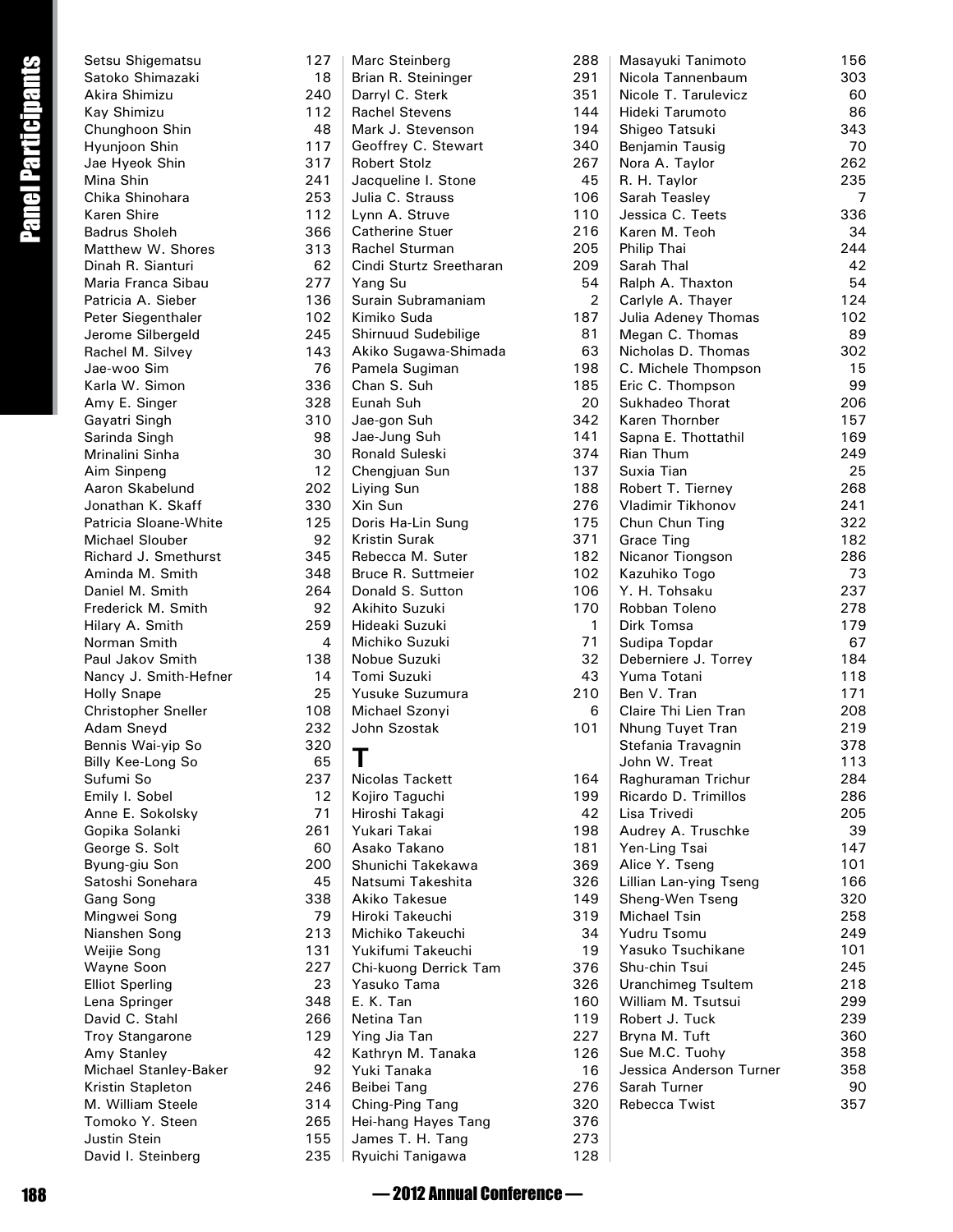## **U**

| Akiko Uchiyama          | 211 |
|-------------------------|-----|
| Benjamin Uchiyama       | 10  |
| Alexandre Ratsuo Uehara | 116 |
| Toshiya Ueno            | 288 |
| Christian Uhl           | 289 |
| Seonggee Um             | 117 |
| Maki Umemura            | 156 |
| Mariko Urano            | 169 |

### **V**

| Minna Valjakka          | 132 |
|-------------------------|-----|
| Quang Phu Van           | 15  |
| Liam van Beek           | 340 |
| Gerry van Klinken       | 154 |
| Eric Vanden Bussche     | 249 |
| Peter Vandergeest       | 232 |
| Kristina S. Vassil      | 368 |
| Sylvia Vatuk            | 261 |
| Sebastian Veg           | 195 |
| Kristin E. Vekasi       | 44  |
| Sem A. C. Vermeersch    | 327 |
| <b>Frederik Vermote</b> | 355 |
| Julia Vich              | 252 |
| Robin L. Visser         | 351 |
| Trina Vithayathil       | 310 |
| Stephen G. Vlastos      | 31  |
| Nicolai Volland         | 105 |
| John E. Vollmer         | 55  |
| Jon Eugene von Kowallis | 56  |
| Hong Anh T. Vu          | 300 |
| Linh D. Vu              | 90  |
| Tuong Vu                | 124 |
| Alexander Vuving        | 124 |
|                         |     |

### **W**

| Susan S. Wadley   | 151 |
|-------------------|-----|
| Naoko Wake        | 4   |
| Gavin Walker      | 289 |
| Leslie V. Wallace | 254 |
| Anne Walthall     | 170 |
| Ann Waltner       | 219 |
| Chui Ki Wan       | 251 |
| Chaohua Wang      | 322 |
| Ching-Ling Wang   | 250 |
| Di Wang           | 377 |
| Eugene Y. Wang    | 82  |
| Fei-Hsien Wang    | 272 |
| Gungwu Wang       | 380 |
| Guo Wang          | 246 |
| Haiguang Wang     | 106 |
| Hong-zen Wang     | 86  |
| Hongying Wang     | 349 |
| Juan Wang         | 220 |
| Leslie K. Wang    | 252 |
| Michelle C. Wang  | 298 |
| Ping Wang         | 167 |
| Shiru Wang        | 12  |
| Xiaojue Wang      | 131 |
| Yanning Wang      | 137 |
| Yimin Wang        | 29  |
| YuanChong Wang    | 213 |
| Zheng Wang        | 193 |

|            | Jinghua Wangling<br>Saleema B. Waraich | 137<br>123 |
|------------|----------------------------------------|------------|
|            | Max Ward                               | 267        |
| 211        | Catherine Warner                       | 309        |
| 10         | Jeffrey Wasserstrom                    | 114        |
| 116        | Chika Watanabe                         | 180        |
| 288        | Noriko Watanabe                        | 313        |
| 289        | Shino Watanabe                         | 19         |
| 117        | Karen Waters                           | 144        |
| 156        | Andrew Watsky                          | 74         |
| 169        | Michael G. Watson                      | 10         |
|            | Juchun Wei                             | 191        |
|            | Susanne Weigelin-Schwiedrzik           | 54         |
| 132<br>15  | Benno Weiner                           | 23         |
| 340        | Robert J. Weiner                       | 212        |
| 154        | <b>Till Weingaertner</b>               | 313        |
| 249        | Jodi L. Weinstein                      | 90         |
| 232        | Meredith L. Weiss                      | 196        |
| 368        | Patricia Welch                         | 313        |
| 261        | James Welker                           | 127        |
| 195        | Sasha S. Welland                       | 175        |
| 44         | <b>Bridget Welsh</b>                   | 99         |
| 327        | Albert Welter                          | 327        |
| 355        | <b>Felix Wemheuer</b>                  | 348        |
| 252        | <b>Blake Wentworth</b>                 | 121        |
| 351        | Sharon R. Wesoky                       | 323        |
| 310        | Stephen H. West                        | 136<br>333 |
| 31         | Ben Whaley<br>Charles J. Wheeler       | 40         |
| 105        | Lynn T. White                          | 186        |
| 55         | Stephen Whiteman                       | 165        |
| 56         | Martin K. Whyte*                       | 64, 111    |
| 300        | Ryan Whyte                             | 55         |
| 90         | Simon Wickham-Smith                    | 218        |
| 124        | Ellen Widmer                           | 219        |
| 124        | Juliana Wijaya                         | 341        |
|            | Wynn W. Wilcox                         | 15         |
|            | <b>Matthew Wilhite</b>                 | 109        |
| 151        | Rina V. Williams                       | 30         |
| 4          | W. E. Willmott                         | 230        |
| 289        | Nicole Willock                         | 163        |
| 254        | Nicole A. Wilson                       | 151        |
| 170<br>219 | Sandra Wilson                          | 36         |
| 251        | Mark J. Winchester                     | 181        |
| 322        | Thongchai Winichakul                   | 70         |
| 250        | <b>Franz Winter</b>                    | 72         |
| 377        | Elizabeth Wishnick                     | 302        |
| 82         | David G. Wittner                       | 226        |
| 272        | Sarah Womack                           | 120        |
| 380        | Dorothy C. Wong                        | 139        |
| 246        | Joseph Wong                            | 343        |
| 106        | Kwok-Yiu Wong                          | 278        |
| 86         | Lily Wong<br>Wai Kwok Benson Wong      | 133<br>376 |
| 349        | Wai Man Natalie Wong                   | 169        |
| 220        | Leslie A. Woodhouse                    | 197        |
| 252        | Sophia Woodman                         | 354        |
| 298        | Alexander Woodside                     | 15         |
| 167        | Robert L. Worden                       | 61         |
| 12         | Travis J. Workman                      | 75         |
| 131        | Suzanne Elaine Wright                  | 222        |
| 137        | Bin Wu                                 | 283        |
| 29         | Chung-il Wu                            | 119        |
| 213        | Cuncun Wu                              | 194        |
| 193        | Fengshi Wu                             | 78         |
|            |                                        |            |

| inghua Wangling                        | 137        | Gabriel Y. C. Wu                  | 351        |                     |
|----------------------------------------|------------|-----------------------------------|------------|---------------------|
| ialeema B. Waraich                     | 123        | Hua Laura Wu                      | 11         | Panel Participan    |
| <b>Aax Ward</b>                        | 267        | Jiang Wu                          | 220        |                     |
| atherine Warner.                       | 309        | Mandy Jui-Man Wu                  | 221        |                     |
| effrey Wasserstrom                     | 114        | Peichen Wu                        | 268        |                     |
| hika Watanabe`                         | 180        | Rwei-Ren Wu                       | 73         |                     |
| loriko Watanabe                        | 313        | Shellen Wu                        | 227        |                     |
| hino Watanabe<br>aren Waters           | 19<br>144  | Shengqing Wu<br>Xiaoxin Wu        | 79<br>81   |                     |
| Andrew Watsky                          | 74         | Yiching Wu                        | 348        |                     |
| lichael G. Watson                      | 10         | Yishin Wu                         | 268        |                     |
| uchun Wei                              | 191        | Yulian Wu                         | 193        | $\overline{\sigma}$ |
| Susanne Weigelin-Schwiedrzik           | 54         |                                   |            |                     |
| <b>Benno Weiner</b>                    | 23         | X                                 |            |                     |
| lobert J. Weiner                       | 212        | Wang Xi                           | 331        |                     |
| ill Weingaertner                       | 313        | Yun Xia                           | 195        |                     |
| odi L. Weinstein                       | 90         | Hongyan Xiang                     | 81         |                     |
| Aeredith L. Weiss                      | 196        | Wei Xing                          | 223        |                     |
| atricia Welch                          | 313        | Xiaohong Xu                       | 321        |                     |
| ames Welker                            | 127        | Xueqing Xu                        | 11         |                     |
| asha S. Welland                        | 175        | Yi Xu                             | 191        |                     |
| <b>Bridget Welsh</b>                   | 99         | Lei Xue                           | 139        |                     |
| <b>Nbert Welter</b>                    | 327        |                                   |            |                     |
| elix Wemheuer                          | 348        | Υ                                 |            |                     |
| <b>Blake Wentworth</b>                 | 121        | Takakazu Yamagishi                | 371        |                     |
| iharon R. Wesoky                       | 323        | Tomomi Yamaguchi                  | 100        |                     |
| itephen H. West                        | 136        | Norihisa Yamashita                | 1          |                     |
| en Whaley                              | 333        | Samuel Yamashita                  | 31         |                     |
| harles J. Wheeler<br>ynn T. White      | 40<br>186  | Chikako Yamawaki<br>Anand A. Yang | 181<br>309 |                     |
| <b>Stephen Whiteman</b>                | 165        | Bin Yang                          | 199        |                     |
| Aartin K. Whyte*                       | 64, 111    | <b>Binbin Yang</b>                | 277        |                     |
| lyan Whyte                             | 55         | Daqing Yang                       | 73         |                     |
| imon Wickham-Smith                     | 218        | Dominic Meng-Hsuan Yang           | 243        |                     |
| Ilen Widmer                            | 219        | Li Yang                           | 245        |                     |
| uliana Wijaya                          | 341        | Lu Yang                           | 307        |                     |
| Vynn W. Wilcox                         | 15         | Min Audrey Yang                   | 54         |                     |
| Aatthew Wilhite                        | 109        | Min Yang                          | 111        |                     |
| lina V. Williams                       | 30         | Myung Ji Yang                     | 20         |                     |
| V. E. Willmott                         | 230        | Timothy M. Yang                   | 126        |                     |
| licole Willock                         | 163        | X. Jie Yang                       | 342        |                     |
| licole A. Wilson                       | 151        | Yoon Sun Yang                     | 159        |                     |
| iandra Wilson                          | 36         | Yunjeong Yang                     | 140        |                     |
| <b><i>Aark J. Winchester</i></b>       | 181        | Alice Yao                         | 83         |                     |
| hongchai Winichakul                    | 70         | Ning Yao                          | 82         |                     |
| ranz Winter                            | 72         | Yi Yao                            | 326        |                     |
| lizabeth Wishnick                      | 302        | Anri Yasuda                       | 43         |                     |
| avid G. Wittner<br><b>Sarah Womack</b> | 226        | Shuk-ting Kinnia Yau              | 229        |                     |
| Oorothy C. Wong                        | 120<br>139 | Shirley Ye<br>Jeremy A. Yellen    | 120<br>312 |                     |
| oseph Wong                             | 343        | Yukyung Yeo                       | 271        |                     |
| wok-Yiu Wong                           | 278        | Ray Yep                           | 203        |                     |
| ily Wong                               | 133        | Lidu Yi                           | 139        |                     |
| Vai Kwok Benson Wong                   | 376        | Mimi Yiengpruksawan               | 291        |                     |
| Vai Man Natalie Wong                   | 169        | Tomiko Yoda                       | 127        |                     |
| eslie A. Woodhouse                     | 197        | Lisa Yoneyama                     | 4          |                     |
| Sophia Woodman                         | 354        | Theodore Jun Yoo                  | 170        |                     |
| <b>Nexander Woodside</b>               | 15         | In-Jin Yoon                       | 86         |                     |
| lobert L. Worden                       | 61         | Jiso Yoon                         | 336        |                     |
| ravis J. Workman                       | 75         | Min-Kyung Yoon                    | 316        |                     |
| Suzanne Elaine Wright                  | 222        | Sharon Yoon                       | 33         |                     |
| in Wu                                  | 283        | Yukari Yoshihara                  | 268        |                     |
| hung-il Wu                             | 119        | Michiko Yoshii                    | 360        |                     |
| Cuncun Wu                              | 194        | Shunya Yoshimi                    | 183        |                     |
| engshi Wu                              | 78         | Yasuko Yoshimoto                  | 40         |                     |
|                                        |            |                                   |            |                     |
| — Association for Asian Studies—       |            |                                   |            | 189                 |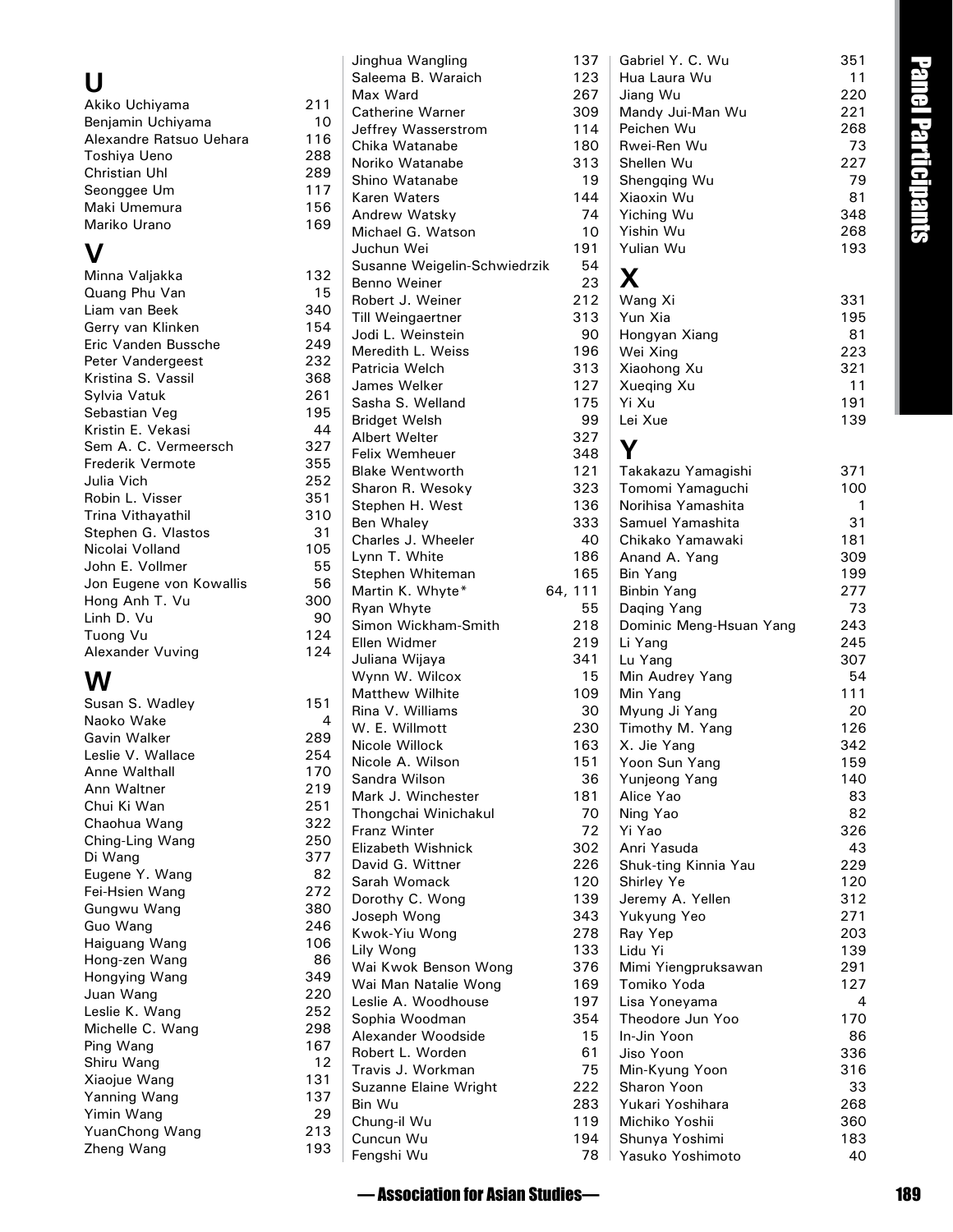Example the state of the state of the state of the state of the state and the state of the state of the state of the state of the state of the state of the state of the state of the state of the state of the state of the Hitomi Yoshio 43 Carl Frederick Young 372 Ernest P. Young 80 Louise Young 329 Mary Young 232 Christina Yu 138 Chun-Fang Yu 298 Eilo Wing-yat Yu 350 Siu Wah Yu 84 Zhansui Yu 133 Takeshi Yuasa 19 Hsini Yueh 243 Elena Yugai 362 **Z** Margherita Zanasi 280 Russell G. Zanca 173 Madeleine Zelin 352 Jing Vivian Zhan 319 Cong Zhang 164 Elya J. Zhang 80 Enhua Zhang 79 Jianwei Zhang 28 Lu Zhang 161 Shiming Zhang 352 Tracy Zhang 318 Xiangming Zhang 297 Xiaoling Zhang 247 Xin Zhang 377 Yang Zhang 273 George Qingzhi Zhao 362 Mi Zhao 195 Xiaoyang Zhao 321 Yifeng Zhao 27 Yuezhi Zhao 247 Tiantian Zheng 172 Xiaowei Zheng 246 Xiqing Zheng 189 Yu Zheng 379 Xueping Zhong 245 Donghua Zhou 321 Kate X. Zhou 186 Shuxuan Zhou 325 Yigun Zhou 83 Yanhong Zhu 134 Homayra Ziad 176 Eve K. Zimmerman 182 Kirsten L. Ziomek 335 Angela Zito 295 Karin Zitzewitz 175 Brian Zottoli 15 Lala Zuo 28 Dafna Zur 130

\*Program Committee members assigned to chair Individual Paper panels.

Mary S. Zurbuchen 14



# *New and Improved!*

**The single most important record of research and scholarly literature on Asia written in Western languages is available ONLINE...**

- Close to 800,000 citations that can be searched within seconds and easily downloaded and printed
- State-of-the-art discovery system with simplified searching and facet-based browsing
- Close to 400,000 citations from 1992 to the present, plus full content of the annual printed Bibliography of Asian Studies from 1971–1991
- All records are in Unicode-format for easy compatability with current browsers and other programs
- Entries accessible by author, title, year of publication, subject, country, journal title, keyword, and ISSN searches
- Index access to many journals, particularly ones published in Asia, which are not indexed anywhere else
- Index access to the contents of edited volumes, conference proceedings, anthologies, Festschriften and similar publications
- Thousands of new entries added every four months
- Accessible to faculty, staff, and students at subscribing colleges and universities via their computer systems, with validation by IP address
- Organizational and individual subscriptions

*Scholars testify that the BAS Online provides far better access to Western-language materials on Asia than anything previously available.*

Full details, including subscription prices and order forms, are available at **www.asian-studies.org**